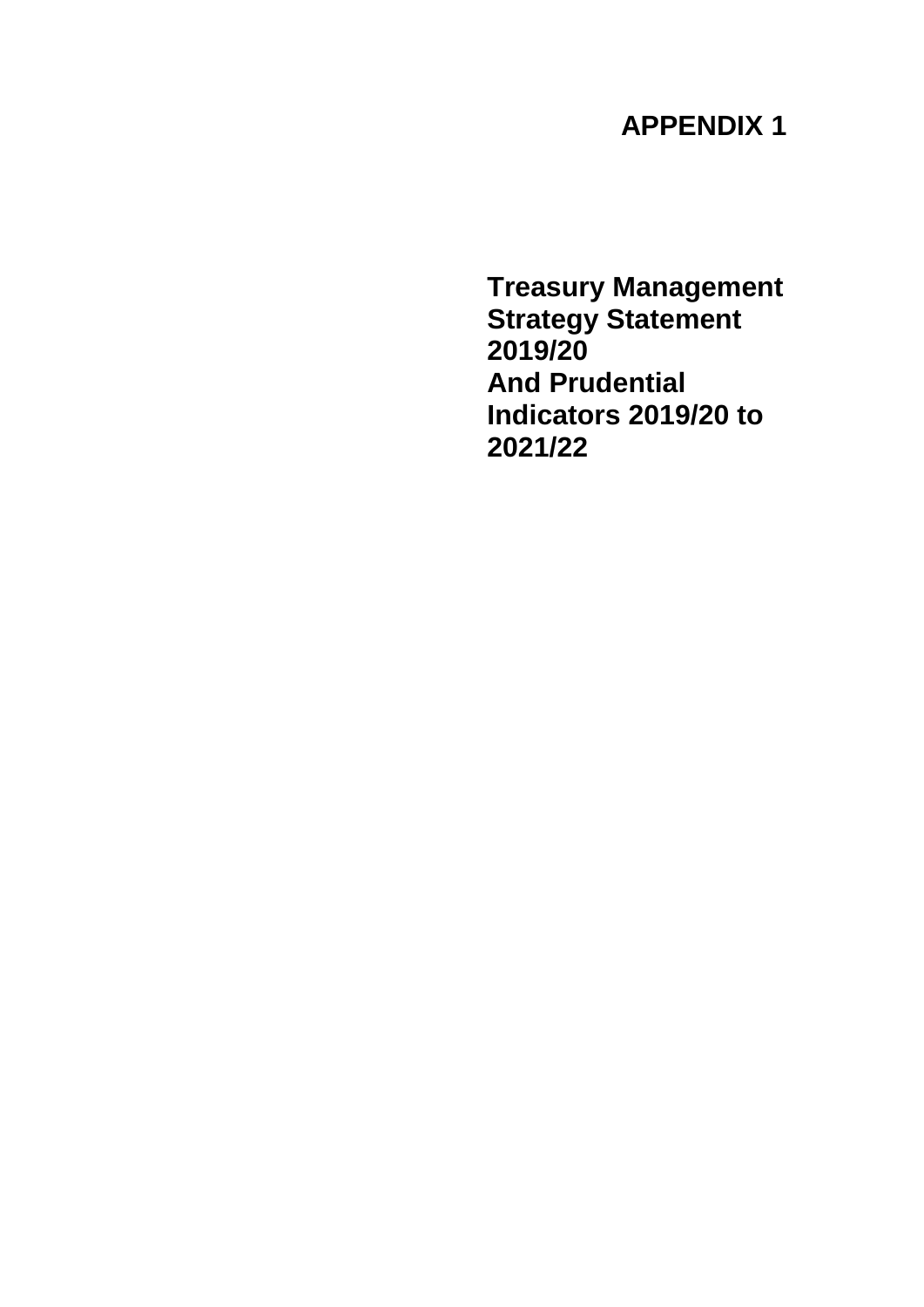#### **Treasury Management Strategy for 2019/20**

#### **Contents**

The strategy for 2019/20 covers:

- **1 Introduction**
- **2 Training**
- **3 Treasury Management Advisors**

#### **4 Prudential Indicators 2019/20 – 2021/22**

Capital Expenditure Plans Capital Financing Requirement (CFR) Minimum revenue provision (MRP) Policy Statement Investment Balances Capital affordability indicators Borrowing Requirements Borrowing – Current position, Operational Boundary, Authorised limit Treasury Limits Interest rate projections Policy on borrowing in advance of need

#### **5 Current portfolio positon**

#### **6 Annual Investment Strategy**

Investment Policy Types of investments Prospects for interest rates Creditworthiness Policy Counterparty and Group limits Time and monetary limits Sovereign limits Money Market Funds Enhanced Money Market Funds Main Bankers Local Authority Mortgage Scheme (LAMS)

#### **7 Risk Implications**

#### **8 Scheme of Delegation**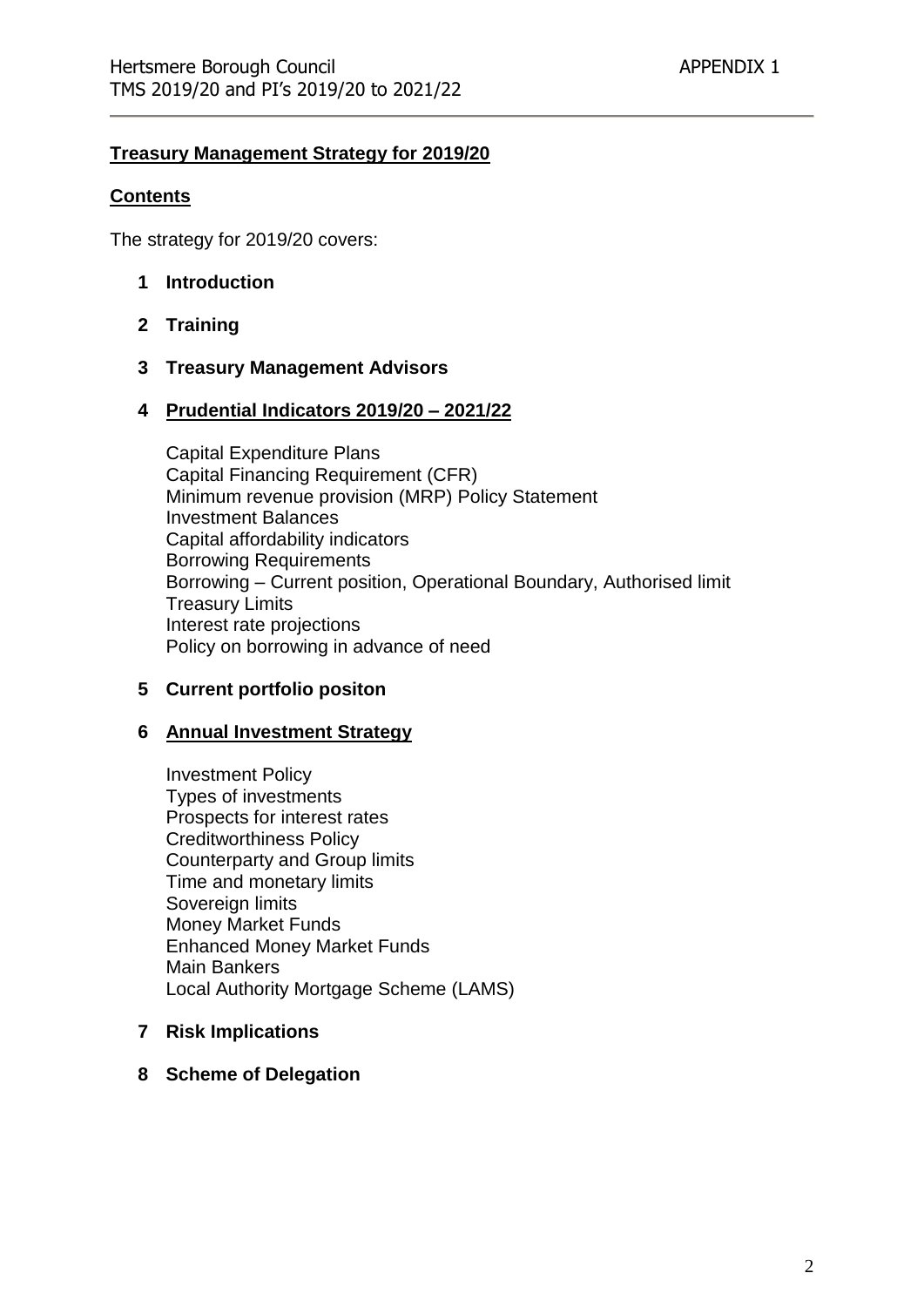## **TREASURY MANAGEMENT STRATEGY STATEMENT**

### **1 Introduction**

- 1.1 This Treasury Management Strategy statement (TMS) has been compiled in accordance with the Chartered Institute of Public Finance and Accountancy's (CIPFA) Code of Practice (the code) on Treasury Management (revised 2017). This TMS has also been updated to include a number of recent changes and additionally takes into account the following: -
	- CIPFA Code of Practice on Treasury Management 2017
	- CIPFA Prudential Code 2017
	- CIPFA Treasury Management in the Public Services Guidance Notes 2018
	- CIPFA statement 17.10.18 on borrowing in advance of need and investments in commercial properties
	- CIPFA Bulletin 02 Treasury and Capital Management Update October 2018
	- Statutory investment guidance where it has been updated in 2018 (English local authorities)
	- Statutory MRP guidance where it has been updated in 2018 (English local authorities)
- 1.2 The main objective of the recent changes was to respond to the major expansion of local authority investment activity over the last few years into the purchase of non-financial investments, particularly property. This development has raised several concerns: -
	- A local authority should define its risk appetite and its governance processes for managing risk.
	- A local authority should assess the risks and rewards of significant investments over the longer term, as opposed to the usual three to five years that most local authority's financial planning has been conducted over, in order to ensure the long-term financial sustainability of the authority. (CIPFA has not defined what longer term means but it is likely to infer 20-30 years in line with the financing time horizon and the expected life of the assets, while medium term financial planning, at a higher level of detail, is probably aimed at around a 10 year time frame and to focus on affordability in particular).
	- The Prudential Code has also expressed concern that; local authorities should ensure that an authority's approach to commercial activities should be proportional to its overall resources.
	- A local authority should have access to the appropriate level of expertise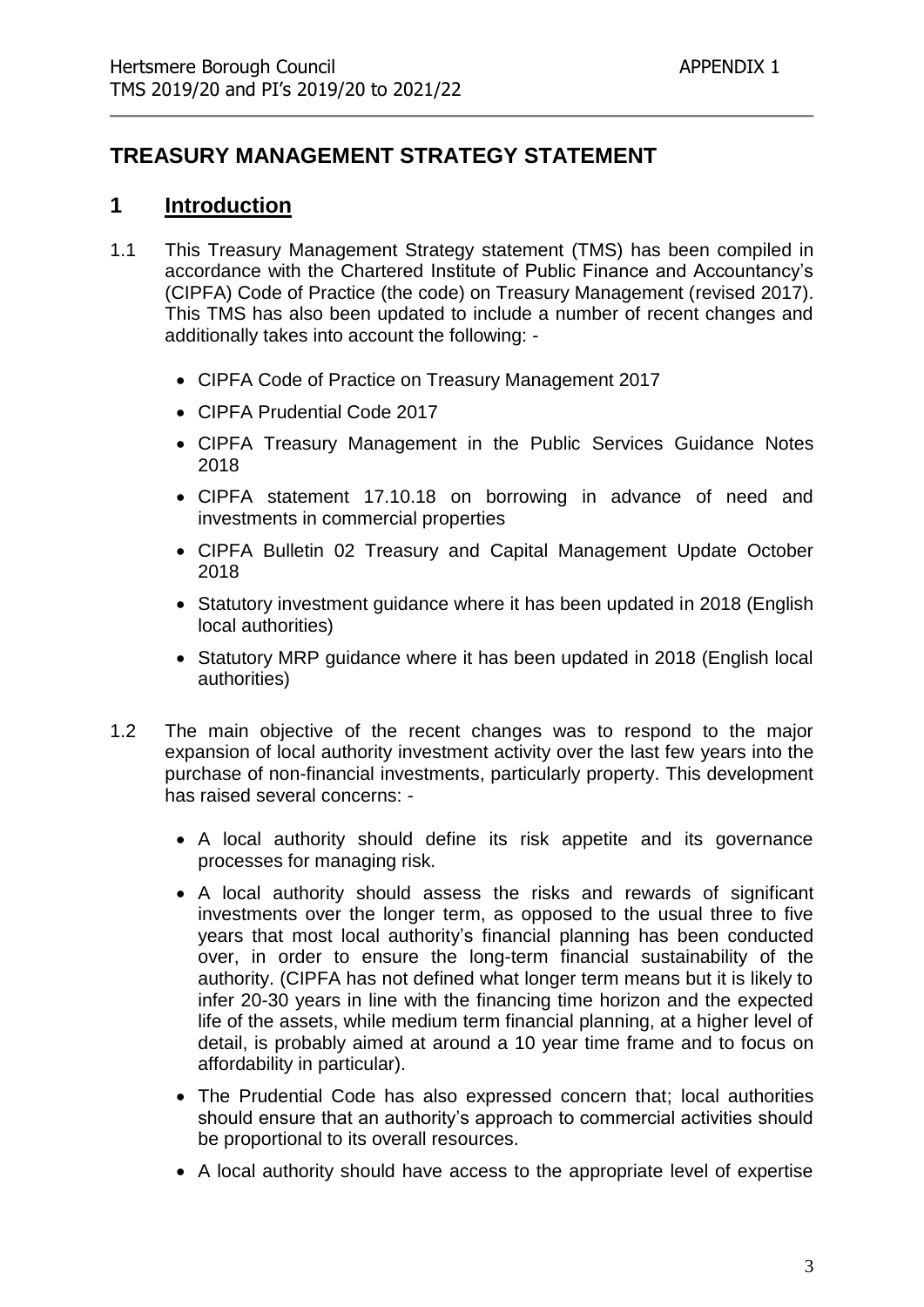to be able to operate safely in all areas of investment and capital expenditure, and to involve members adequately in making properly informed decisions on such investments.

- 1.3 Consequently, the Prudential Code 2017 introduced a new requirement for local authorities to produce an annual capital strategy, to deal with the above issues. This report will cover a number of key areas including strategic considerations, corporate priorities, capital investment ambition, available resources, affordability, capacity to deliver, risk appetite and risk management, It should also deal with significant commercial (focused on income generation) investments in appropriate detail so that members can properly assess the particular risks in this area. Hertsmere's existing Capital Strategy forms part of its overall Financial Strategy, approved by the full Council in July 2018 (C/18/27). The Capital Strategy is reviewed and updated annually as part of the budget process and has been updated to include these additional requirements. The Capital Strategy is presented for approval in report C/19/07, also on this agenda.
- 1.4 In accordance with the Code the Council's TMS must be approved annually by the full Council. The Council must also receive, as a minimum, mid-year and outturn review reports.
- 1.5 Since 2016/17 the Audit Committee is the nominated body responsible for ensuring effective scrutiny of the Treasury Management Strategy and policies and receives reports as set out in paragraph 1.8 below.
- 1.6 The Financial monitoring panel also receive quarterly monitoring reports detailing projected income forecasts, creditworthiness updates and operational changes to treasury activities.
- 1.7 The aim of these reporting arrangements is to ensure that those with ultimate responsibility for the treasury management function understand fully the implications of treasury management policies and activities, and that those implementing policies and executing transactions have properly fulfilled their responsibilities with regard to delegation and reporting.
- 1.8 This Council has adopted the following reporting arrangements in accordance with the requirements of the revised Code: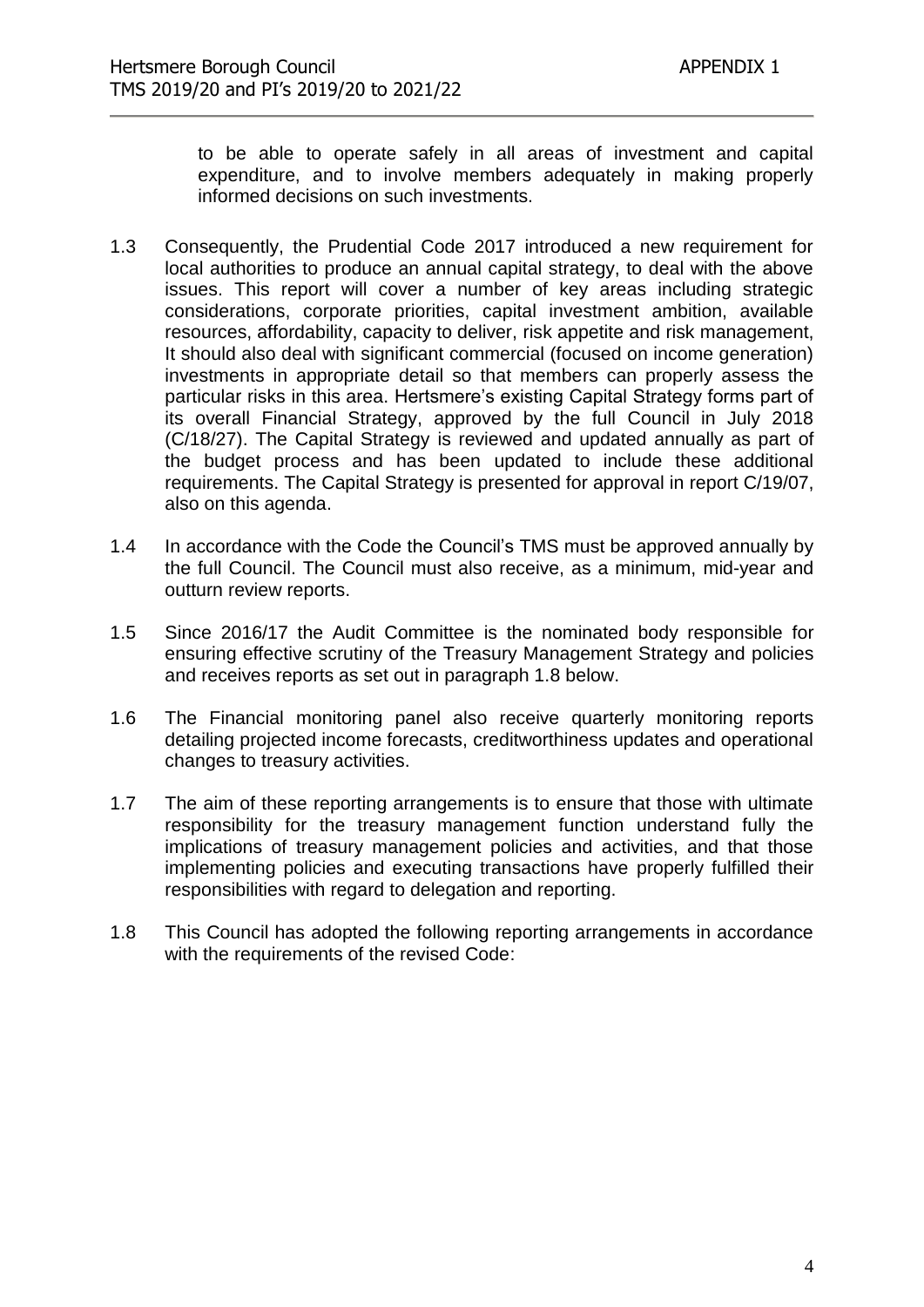| <b>Report</b>                                                                                | <b>Committee</b>                  | <b>Frequency</b>                                                        |
|----------------------------------------------------------------------------------------------|-----------------------------------|-------------------------------------------------------------------------|
| <b>Treasury Management</b>                                                                   | <b>Audit Committee - Scrutiny</b> | Annually before the start of<br>the financial year                      |
| Strategy (TMS)                                                                               | Full Council - Approval           | Annually before the start of<br>the financial year                      |
| <b>Treasury Management Mid-</b>                                                              | <b>Audit Committee - Scrutiny</b> | Annually at next available<br>Audit Committee following 30<br>September |
| year review                                                                                  | Full Council - To Note            | Annually with TMS                                                       |
| <b>Annual Treasury Outturn</b>                                                               | Audit Committee - Scrutiny        | Annually by the 30 September<br>after each year end                     |
| Review                                                                                       | Full Council - To Note            | Annually with TMS                                                       |
| <b>Treasury Management</b><br><b>Financial Monitoring Panel</b><br><b>Monitoring Reports</b> |                                   | Quarterly                                                               |

- 1.9 The Council is required to operate a balanced budget, which broadly means that cash raised during the year will meet cash expenditure. A primary function of the treasury management operation is to ensure that this cash flow is adequately planned, with cash being available when it is needed. Surplus monies are invested in low risk counterparties or instruments commensurate with the Council's risk appetite, providing adequate liquidity initially before considering investment return.
- 1.10 Another main function of the treasury management service is the funding of the Council's capital plans. These capital plans provide a guide to the borrowing need of the Council, essentially the longer-term cash flow planning, to ensure that the Council can meet its capital spending obligations. This management of longer-term cash may involve arranging long or short-term loans, or using longer-term cash flow surpluses.
- 1.11 CIPFA defines treasury management as:

*"The management of the local authority's investments and cash flows, its banking, money market and capital market transactions; the effective control of the risks associated with those activities; and the pursuit of optimum performance consistent with those risks."*

- 1.12 This strategy includes views on interest rates and leading market forecasts provided by the Council's treasury advisor, Link Asset Service.
- 1.13 Revised reporting is required for the 2019/20 reporting cycle due to revisions of the Ministry of Housing Communities and Local Government (MHCLG)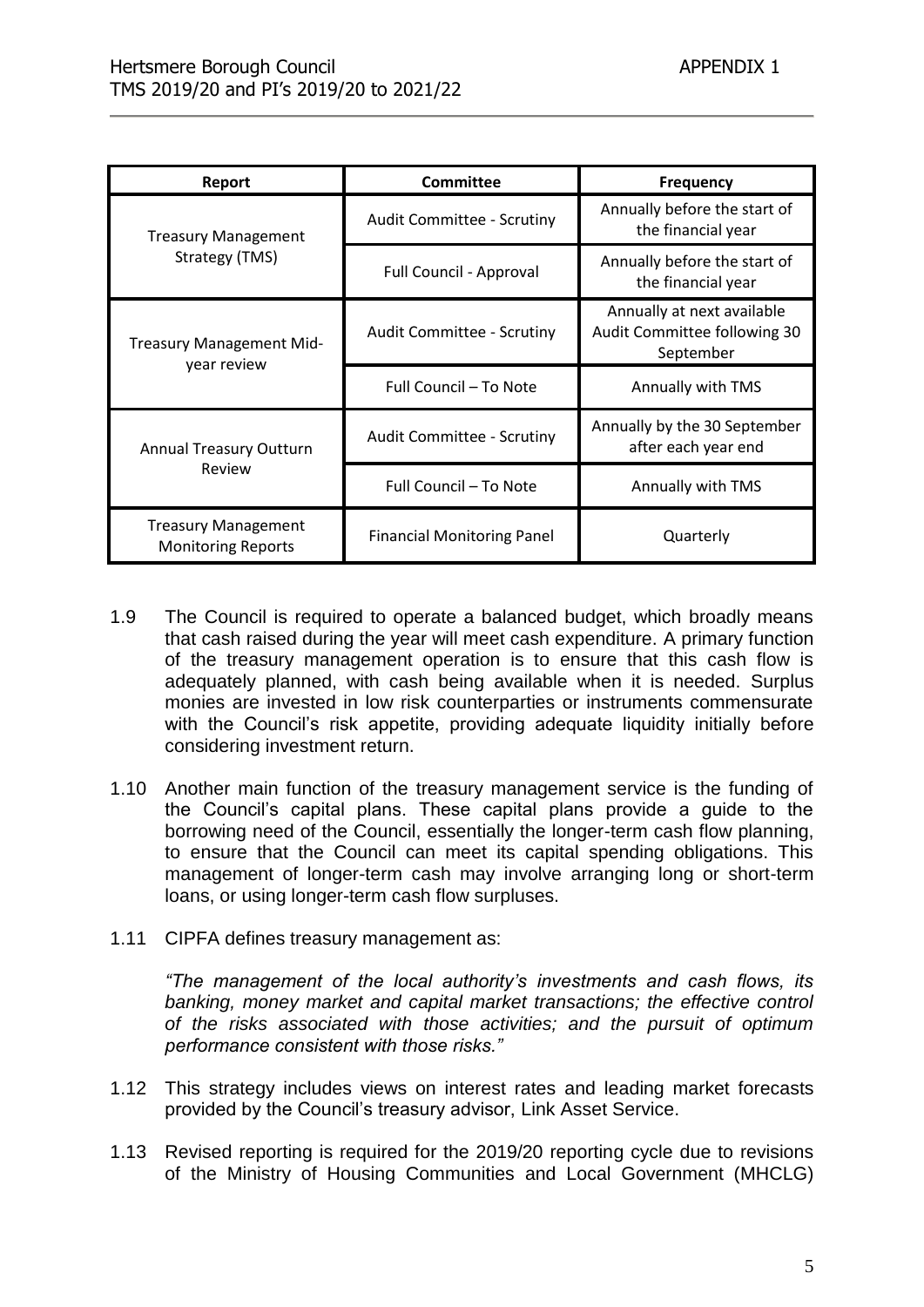Investment Guidance, the MHCLG Minimum Revenue Provision (MRP) Guidance, the CIPFA Prudential Code and the CIPFA Treasury Management Code. The primary reporting changes include the introduction of a capital strategy, to provide a longer-term focus to the capital plans, and greater reporting requirements surrounding any commercial activity undertaken under the Localism Act 2011. As referred to in paragraph 1.3 above, Hertsmere's Capital Strategy has been updated in this respect and is reported separately on this agenda, report C/19/07.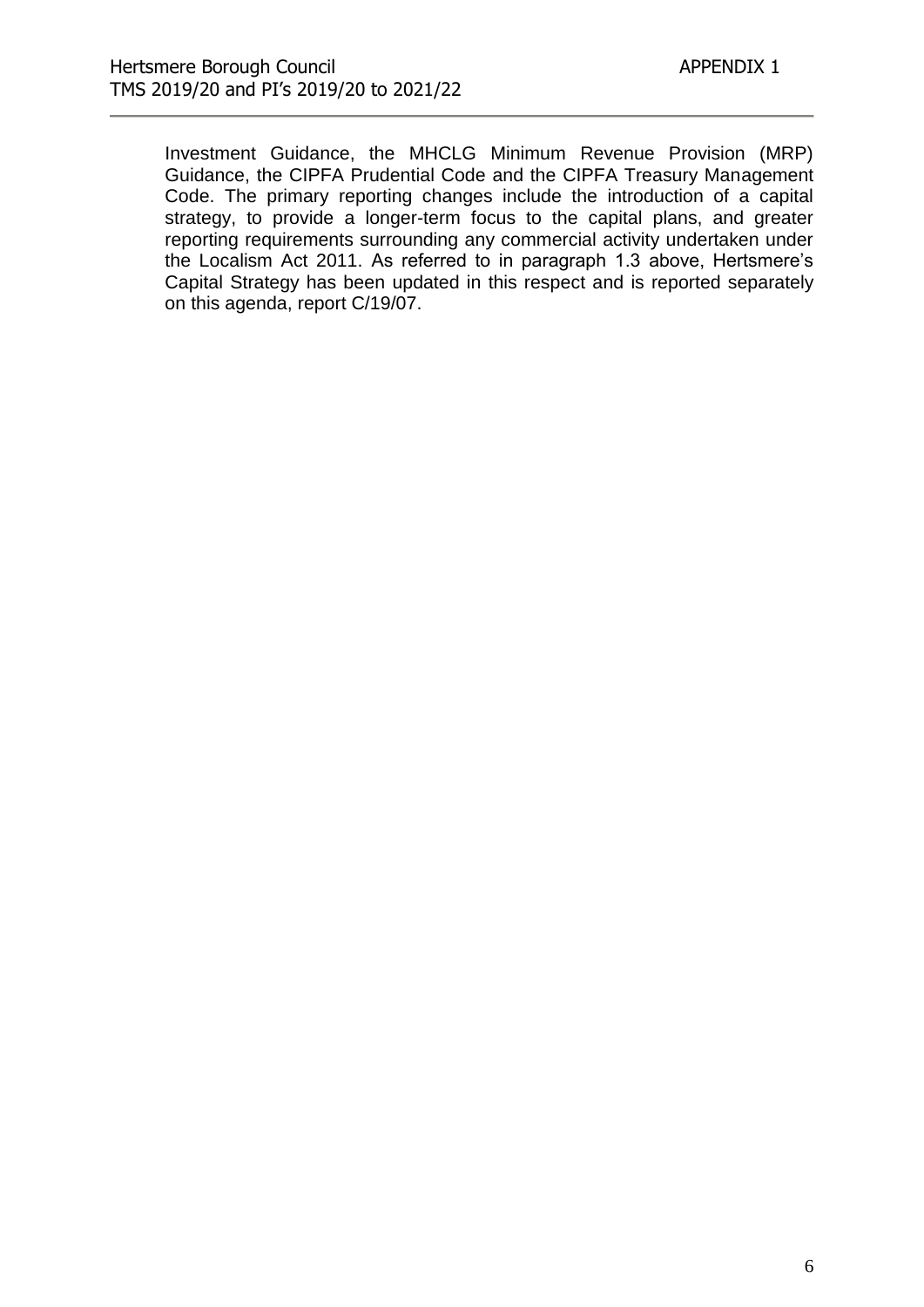## **2 Training**

2.1 The CIPFA Code requires the Corporate Director as the responsible officer to ensure that members with responsibility for treasury management receive adequate training in treasury management. This especially applies to members responsible for scrutiny. Training will be provided as necessary.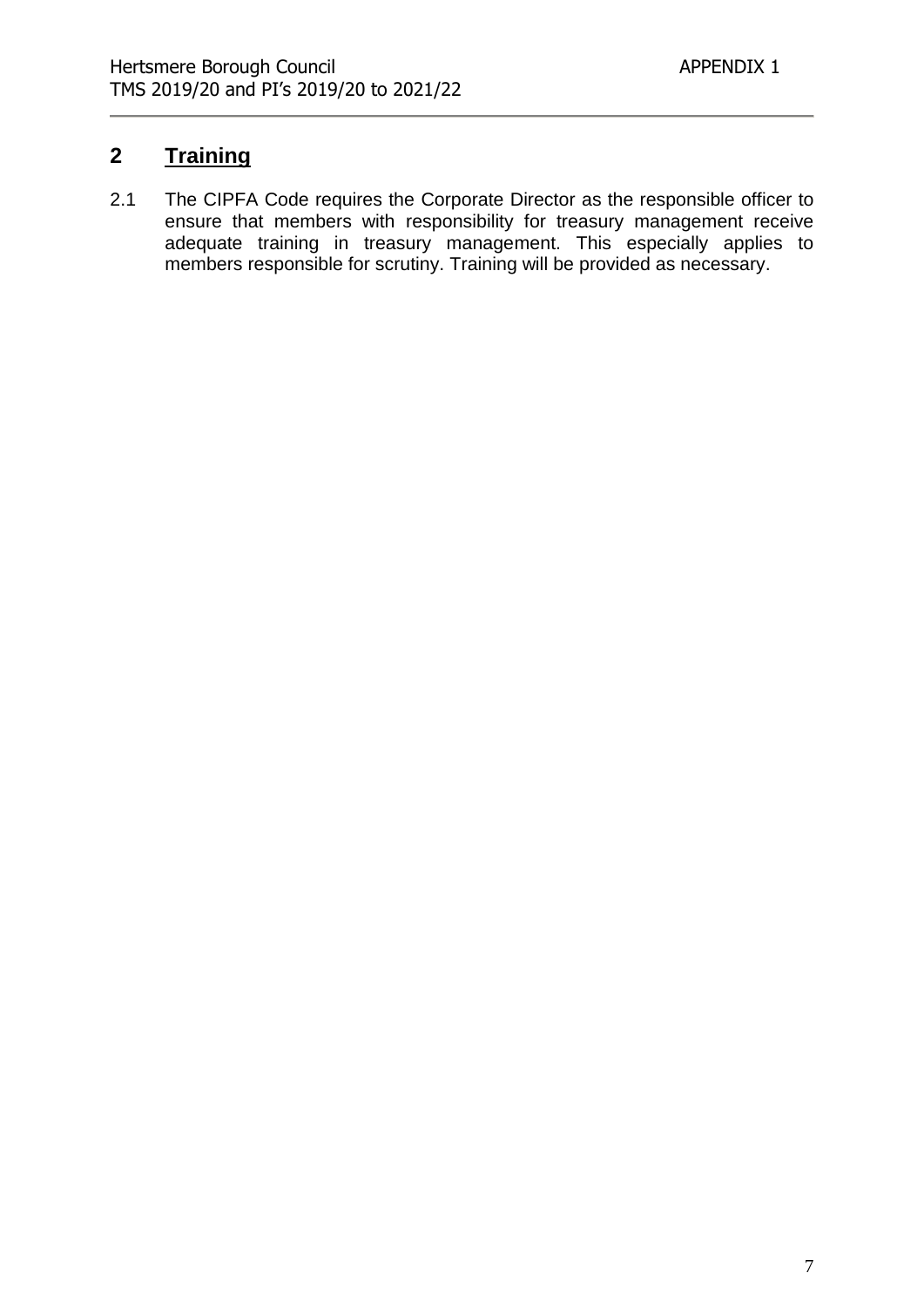### **3 Treasury Management Advisors**

- 3.1 The Council uses Link Asset Services as its external treasury management advisors. However, the Council recognises that responsibility for treasury management decisions remains with the organisation at all times and it will ensure that reliance is not unduly placed upon its external advisors.
- 3.2 The Council also recognise the value in employing external providers of treasury management services in order to acquire access to specialist skills and resources.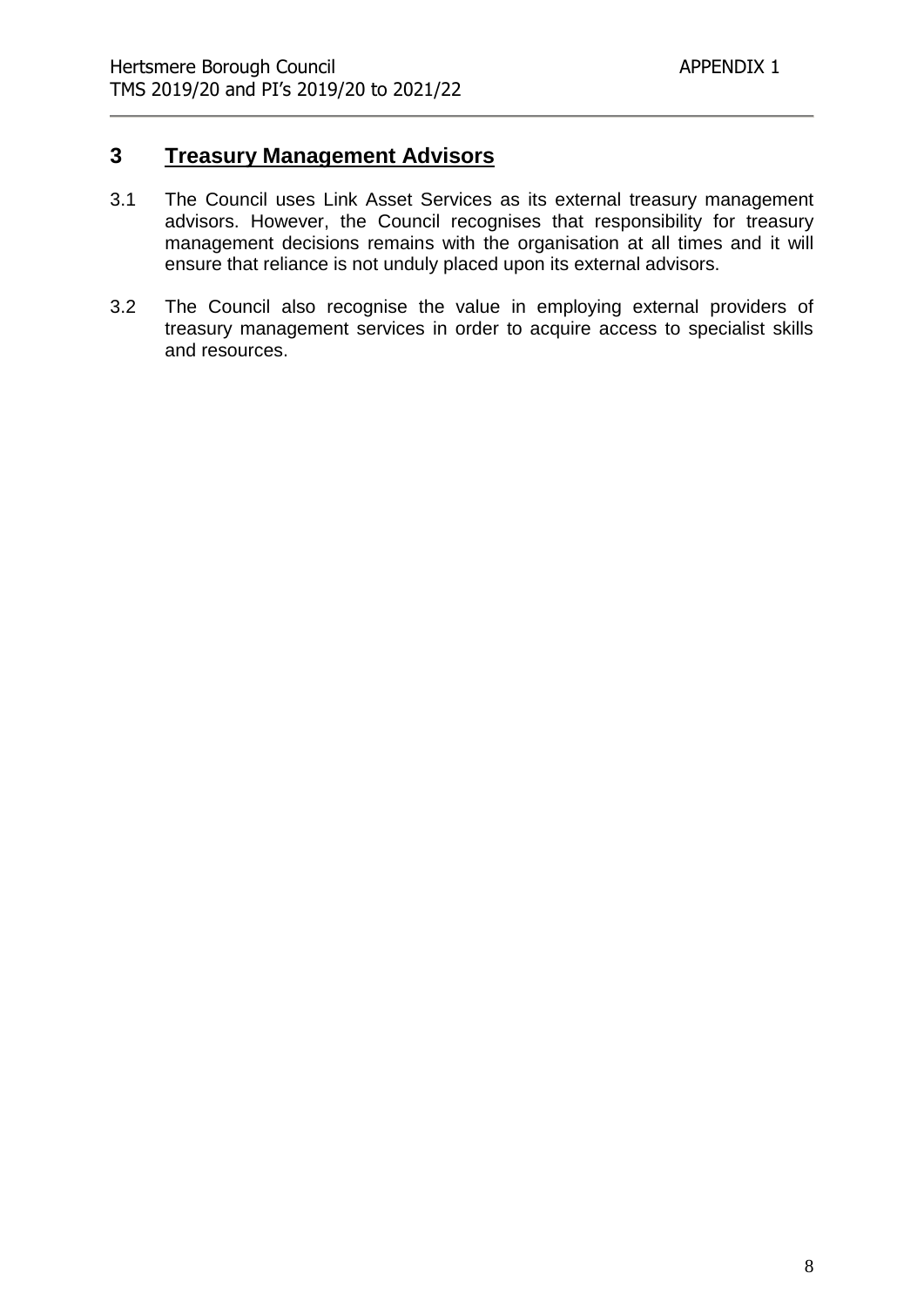## **4 The Capital Prudential Indicators 2019/20 – 2021/22**

4.1 The Council's capital expenditure plans are a key driver of treasury management activity. The output of the capital expenditure plans is reflected in the prudential indicators that are designed to assist member overview and scrutiny of those plans.

#### 4.2 **Capital Expenditure**

4.2.1 This prudential indicator is a summary of the Council's capital expenditure plans as set out in the Capital Programme 2018/19 to 2021/22 also on this agenda, report ref C/19/07.

#### **Table 1 - Capital Expenditure**

| <b>Capital Programme</b><br>2018/19 to 2021/22 | Original<br>2018/19<br>£'000 | <b>Budget</b><br>2018/19<br>£'000 | <b>Budget</b><br>2019/20<br>£'000 | <b>Budget</b><br>2020/21<br>£'000 | <b>Budget</b><br>2021/22<br>£'000 | <b>TOTAL</b><br>£'000 |
|------------------------------------------------|------------------------------|-----------------------------------|-----------------------------------|-----------------------------------|-----------------------------------|-----------------------|
| <b>Asset Management</b>                        | 5,394                        | 4,272                             | 230                               | 995                               | $\bf{0}$                          | 5,497                 |
| Development Company                            | 425                          | 336                               | 0                                 | 0                                 | $\mathbf 0$                       | 336                   |
| Planning & Economic<br>Development             | 80                           | 80                                | 1,355                             | 0                                 | 0                                 | 1,435                 |
| <b>Environmental Health</b>                    | 669                          | 1,172                             | 1,189                             | 689                               | 689                               | 3,739                 |
| Partnerships & Comm.<br>Engagement             | 4,800                        | 5,000                             | 200                               | 0                                 | 0                                 | 5,200                 |
| <b>Street Scene Services</b>                   | 1,676                        | 1,837                             | $\Omega$                          | 0                                 | 0                                 | 1,837                 |
| <b>Finance &amp; Business Services</b>         | 436                          | 497                               | $\Omega$                          | 0                                 | $\bf{0}$                          | 497                   |
| <b>Human Resources</b>                         | $\Omega$                     | $\Omega$                          | 150                               | 0                                 | $\bf{0}$                          | 150                   |
|                                                | 13,500                       | 13,194                            | 3,124                             | 1,684                             | 689                               | 18,691                |
| <b>Financed by:-</b>                           |                              |                                   |                                   |                                   |                                   |                       |
| <b>Capital Receipts</b>                        | 2,362                        | 3,416                             | 150                               | 995                               | $\mathbf 0$                       | 4,561                 |
| <b>Housing Enabling Fund</b>                   | 54                           | 148                               | 80                                | 0                                 | $\Omega$                          | 228                   |
| Innovation & Investment                        | 3,355                        | 706                               | 150                               | 0                                 | $\Omega$                          | 856                   |
| S106 / CIL                                     | 830                          | 1,132                             | 1,555                             | 0                                 | $\overline{0}$                    | 2,687                 |
| <b>Other Reserves</b>                          | 814                          | 1,557                             | 0                                 | 0                                 | $\Omega$                          | 1,557                 |
| Revenue                                        | 100                          | 63                                | 100                               | 100                               | 100                               | 363                   |
| <b>External Grants</b>                         | 1,185                        | 1,172                             | 1,089                             | 589                               | 589                               | 3,439                 |
| Borrowing                                      | 4,800                        | 5,000                             | 0                                 | 0                                 | $\Omega$                          | 5,000                 |
|                                                | 13,500                       | 13,194                            | 3,124                             | 1,684                             | 689                               | 18,691                |
|                                                |                              |                                   |                                   |                                   |                                   |                       |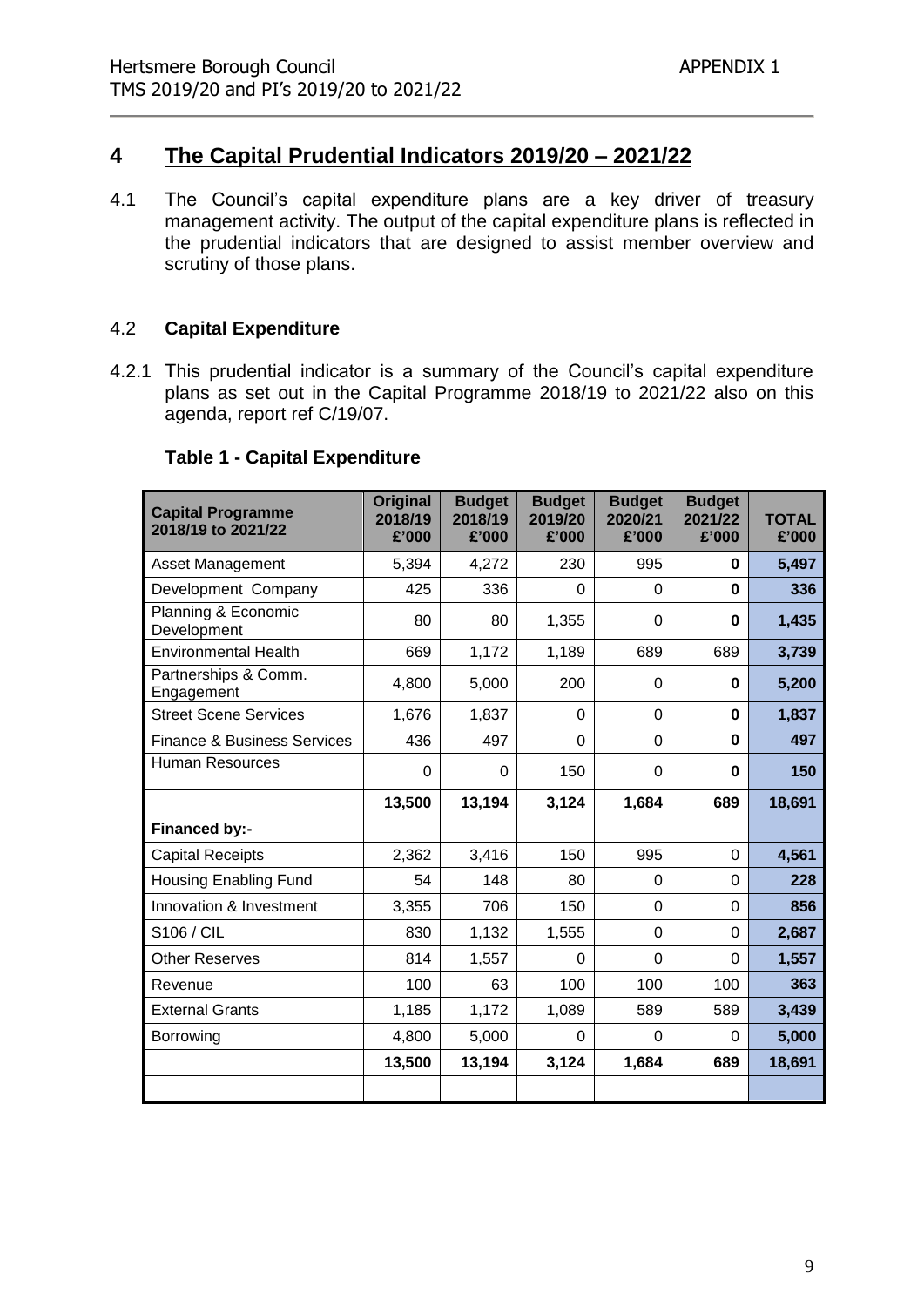- 4.2.2 Table 1 above summarises how these capital expenditure plans are to be financed from capital or revenue resources with any shortfall in available resources resulting in a funding borrowing need.
- 4.2.3 The current programme is mostly financed from specific capital or revenue resources. The loan to Hertsmere Leisure trust is showing as being funded from borrowing however this will be from the Council's own resources or internal borrowing which will be replenished as the loan is repaid similar to other investments.
- 4.2.4 With a number of other development projects on the horizon such as the Civic Office North and investment through Hertsmere Developments Limited the borrowing requirement could rise substantially as these schemes progress.

#### 4.3 **The Council's borrowing need (The Capital Financing Requirement)**

- 4.3.1 The second prudential indicator is the Council's Capital Financing Requirement (CFR). The CFR is quite simply the total outstanding capital expenditure that has not yet been funded from either revenue or capital resources. It is essentially a measure of the Council's underlying borrowing need. Any capital expenditure that is not immediately funded will increase the CFR.
- 4.3.2 The CFR cannot increase indefinitely as the Council is required to set aside an amount each year from revenue to finance historical capital expenditure that was not financed in the year it was incurred. This minimum revenue provision (MRP) is a statutory annual revenue charge, which broadly reduces the borrowing need in line with each assets expected useful life.

| <b>CFR</b> projections<br>£000's    | 2017/18<br><b>Actual</b> | 2018/19<br>Est. | 2019/20<br>Est. | 2020/21<br>Est. | 2021/22<br>Est. |
|-------------------------------------|--------------------------|-----------------|-----------------|-----------------|-----------------|
| Previous Year CFR B/Fwd             | 5,691                    | 6,450           | 10,210          | 10,662          | 9,785           |
| Net financing need for year         | 1,000                    | 4,000           | 1,000           |                 |                 |
| Less MRP and Financing<br>movements | (241)                    | (241)           | (548)           | (877)           | (906)           |
| <b>Total CFR</b>                    | 6,450                    | 10,210          | 10,662          | 9,785           | 8,879           |

#### 4.3.3 **Table 2 - The Council is asked to approve the CFR projections below:**

**N.B.:** the CFR reflects the current capital spending and financing requirements as set out in the Capital Programme 2019/20 to 2021/22. This now also includes the funding of the HLT loan from internal borrowing with loan repayments then replenishing those resources. Any other capital investment such as in Hertsmere Developments Limited may affect the CFR.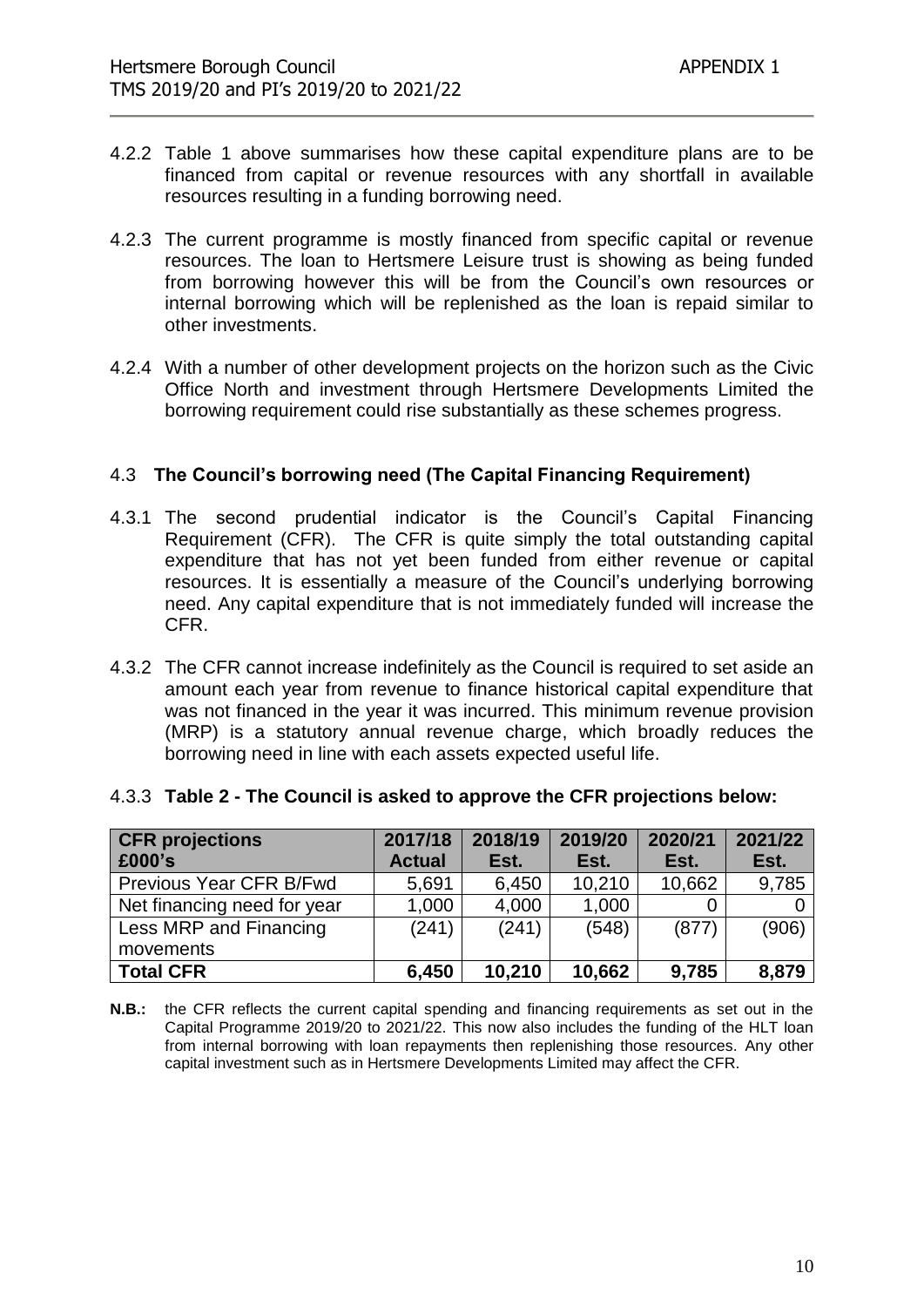#### 4.4 **Adjustment A**

- 4.4.1 The CFR includes an element known as "Adjustment A", which dates back to a change in accounting practice in 2007 and represents unfunded capital spend as at that date which could not be classified against individual Council assets. For Hertsmere the "Adjustment A" relates to the Council's Leisure Centres now managed under full repairing leases by Hertsmere Leisure Trust. Historically the CFR figure was calculated less the "adjustment A", as allowed under Capital Accounting guidance.
- 4.4.2 This position was reviewed during 2015/16 and the Adjustment A element of then £9.9m was added to the CFR which had at that time been zero. Given that Hertsmere is looking at significant capital investment in the near future, which will require some borrowing, thereby increasing the Council's CFR, also being mindful of the Prudential Code's guidance on affordability, a voluntary contribution of £4.0m was set aside to reduce the CFR to £5.9m. The Council has continued to make an ongoing contribution from revenue as part of the base revenue budget and this balance has being written down through the MRP mechanism by £241k per annum with the remaining balance of £6.4m at 31 March 2018.
- 4.4.3 Various projects such as the proposed extension to the Civic Offices North and investment in Hertsmere Developments Limited have not been included within the above projections. Once these projects have been formally agreed following initial feasibility works and included within the Capital programme then the CFR may need to increase and further MRP required as Capital reserves are likely to be insufficient to finance these projects. The revenue (MRP) implications of such projects will form part of any financial appraisal and financing decision.
- 4.4.4 It is likely that the Council will seek to fund such development from future revenue streams arising from the project.

#### 4.5 **Minimum Revenue Provision (MRP) policy statement**

- 4.5.1 As referred to already, the Council is required to set aside an element of the accumulated unfunded capital spend each year (the CFR) through a revenue charge (the minimum revenue provision - MRP), although it is also allowed to undertake additional voluntary payments if required (voluntary revenue provision - VRP).
- 4.5.2 MHCLG regulations have been issued which require the full Council to approve an MRP Statement in advance of each year. Councils are required to determine each year an amount of MRP, which they consider to be prudent. MHCLG provides statutory guidance as to how it considers this duty can be met, but the guidance is not binding if alternative arrangements result in a prudent outcome. The Council is recommended to approve the following MRP Statement.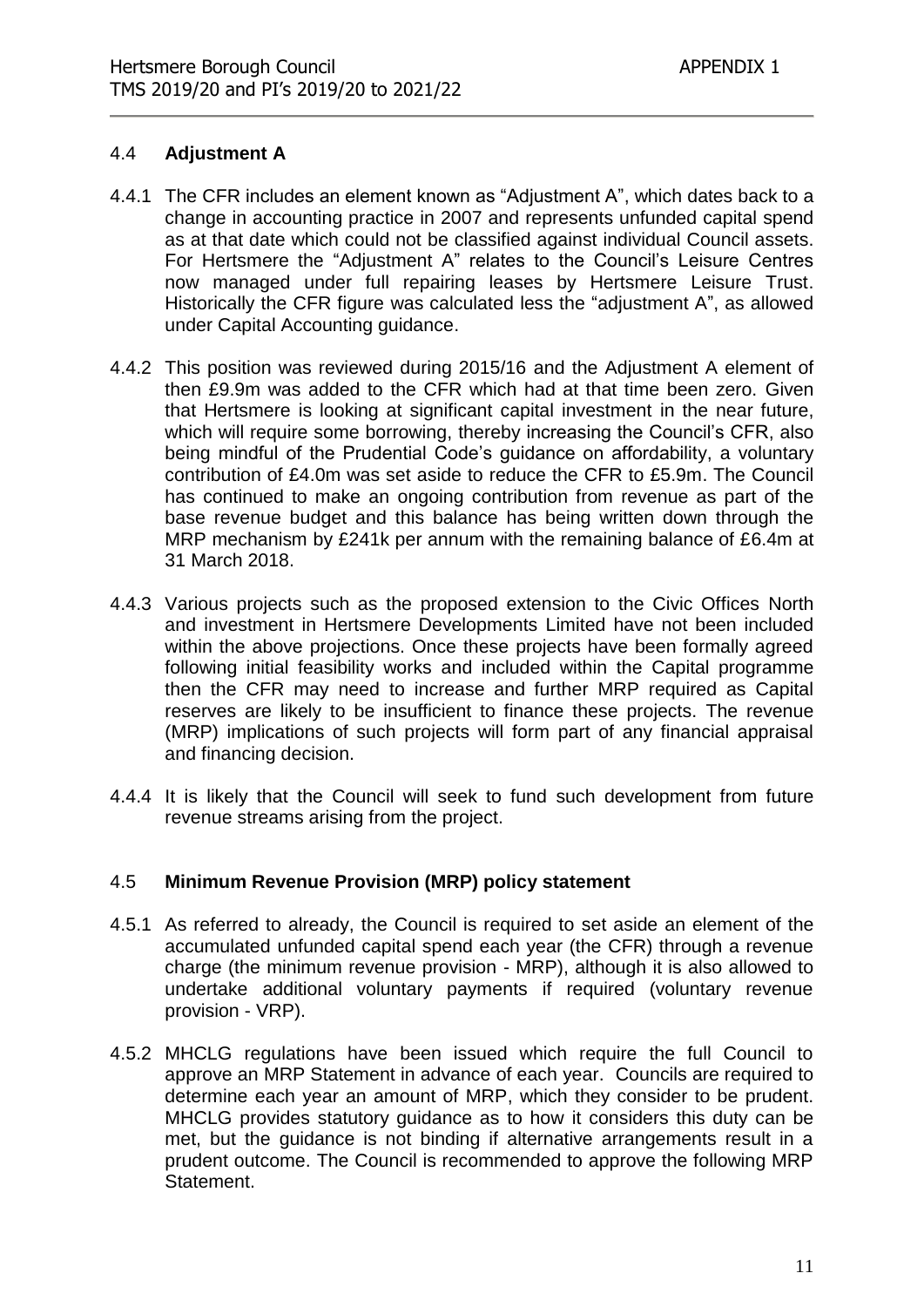- 4.5.3 For capital expenditure incurred before 1 April 2008 or which in the future will be Supported Capital Expenditure, the MRP policy will be:
	- **Option 1 – Regulatory Method** MRP will follow the existing practice outlined in former CLG regulations (i.e. CFR is calculated after Adjustment A) However as detailed in paragraph 4.3.4 the council set aside a voluntary MRP adjustment of c.£4.0m for 2015/16. The remaining CFR balance of then £5.9m will be written down through an annual MRP from 2016/17 onwards.
- 4.5.4 From 1 April 2008 for all unsupported borrowing the MRP policy will be:
	- **Option 3 - Asset life method** MRP will be based on the estimated life of the assets, in accordance with the proposed regulations (this option must be applied for any expenditure capitalised under a Capitalisation Direction).
- 4.5.5 These options provide for a reduction in the borrowing need over approximately the asset's life.
- 4.5.6 The Council would not be required to make an MRP contribution until the financial year following completion of development.
- 4.5.7 **MRP Overpayments** A change introduced by the revised MHCLG MRP Guidance was the allowance that any charges made over the statutory minimum revenue provision (MRP), voluntary revenue provision or overpayments, can, if needed, be reclaimed in later years if deemed necessary or prudent. In order for these sums to be reclaimed for use in the budget, this policy must disclose the cumulative overpayment made each year. As at 31 March 2018, the cumulative overpayment made is £4m, refer to paragraph 4.4.3.

#### 4.6 **Core funds and expected investment balances**

4.6.1 The application of resources (capital receipts, reserves etc.) to either finance capital expenditure or other budget decisions to support the revenue budget will have an on-going impact on investments unless resources are supplemented each year from new sources (asset sales etc.). Detailed below are estimates of the year-end balances for each resource and anticipated day to day cash flow balances.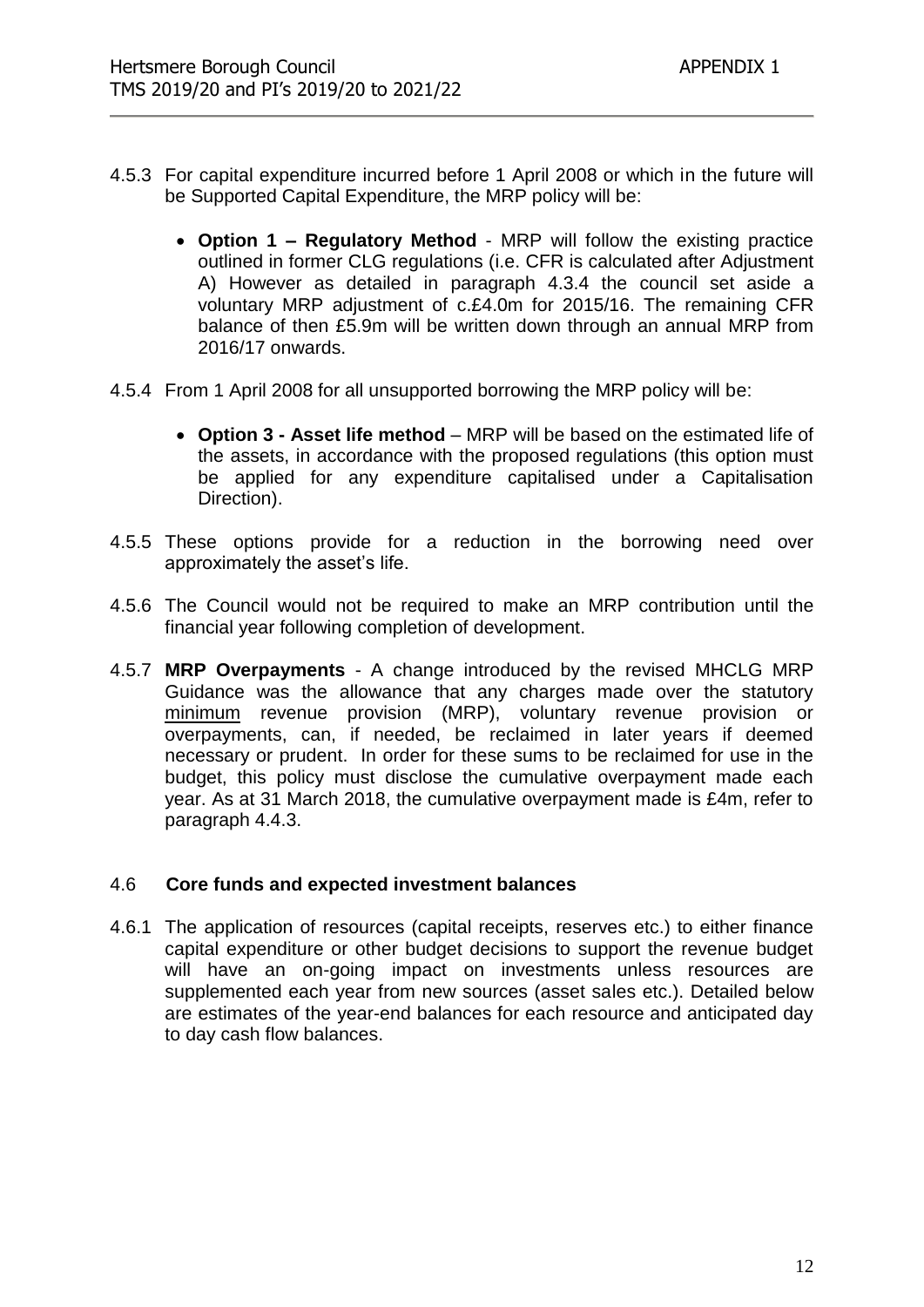| <b>Year End Resources</b><br>£m | 2018/19<br><b>Forecast</b> | 2019/20<br><b>Estimate</b> | 2020/21<br><b>Estimate</b> | 2021/22<br><b>Estimate</b> |
|---------------------------------|----------------------------|----------------------------|----------------------------|----------------------------|
| Total core funds                | 34                         | 28                         | 25                         |                            |
| Working capital                 |                            |                            |                            |                            |
| <b>Expected investments</b>     | 41                         | -37                        | 34                         | -31                        |

#### **Table 3 – Investment Balance Forecast**

4.6.2 The expected level of investment balances beyond the forthcoming year can be difficult to forecast as they are affected by fluctuations in working capital balance, which are only available on a temporary basis. Should the Council decide not to borrow and instead utilise internal reserves and cash balances to finance part or all of capital the level of core funds will be reduced accordingly.

#### 4.7 **Affordability prudential indicators**

- 4.7.1 The previous sections cover the overall capital and control of borrowing prudential indicators, but within this framework prudential indicators are required to also assess the affordability of the capital investment plans. The following two indicators provide an indication of the impact of the Council's capital investment plans on its overall finances. The Council is asked to approve the following indicators:
- 4.7.2 **Ratio of financing costs to net revenue stream.** This indicator identifies the trend in the cost of capital (borrowing and other long-term obligation costs net of investment income) against the net revenue stream. The estimates of financing costs include current commitments and the proposals in the budget report.
- 4.7.3 **Incremental impact of capital investment decisions on council tax.** This indicator identifies the revenue costs associated with proposed changes to the three year capital programme recommended in this budget report compared to the Council's existing approved commitments and current plans. The assumptions are based on the budget, but will invariably include some estimates.

|                                                                                    | 2017/18<br><b>Actual</b> | 2018/19<br><b>Forecast</b> | 2019/20<br><b>Estimate</b> | 2020/21<br><b>Estimate</b> | 2021/22<br><b>Estimate</b> |
|------------------------------------------------------------------------------------|--------------------------|----------------------------|----------------------------|----------------------------|----------------------------|
| <b>Ratio of financing costs</b><br>to net revenue                                  | $(2.70\%)$               | $(1.98\%)$                 | $(1.41\%)$                 | $(1.40\%)$                 | (1.39%)                    |
| Incremental impact of<br>capital investment<br>decisions on council tax<br>band D- | £0.60                    | (£0.85)                    | (E6.76)                    | £1.24                      | £1.02                      |

#### **Table 4 - Affordability Indicators**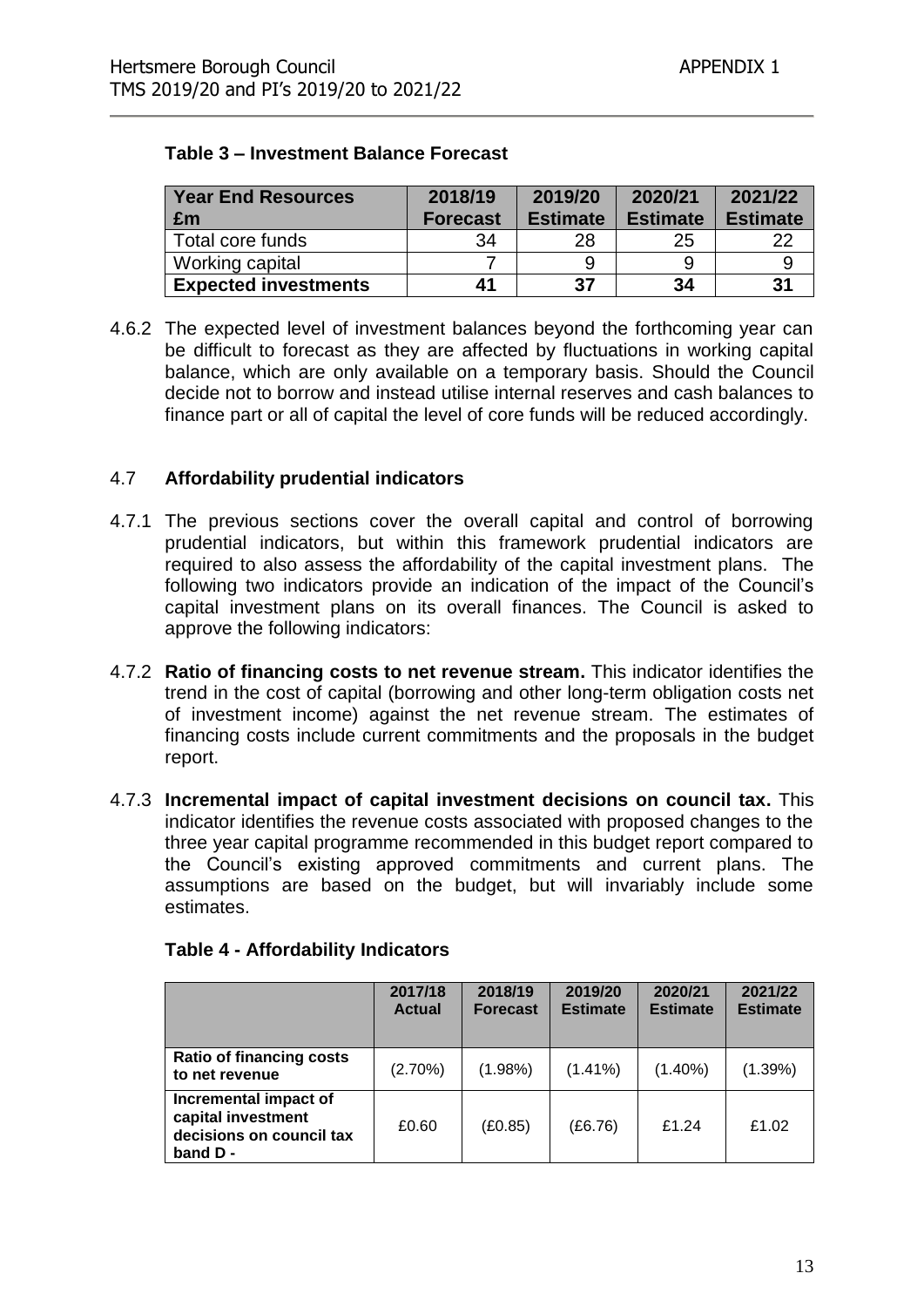#### 4.8 **Borrowing Projections**

4.8.1 The Council's anticpated Treasury position at 31 March 2017, with forward projections are summarised below.

| <b>Table 5 - Borrowing Projections</b> |
|----------------------------------------|
|----------------------------------------|

| £000                                               | 2018/19<br>Original<br><b>Estimate</b> | 2018/19<br><b>Revised</b><br><b>Forecast</b> | 2019/20<br><b>Estimate</b> | 2020/21<br><b>Estimate</b> | 2021/22<br><b>Estimate</b> |
|----------------------------------------------------|----------------------------------------|----------------------------------------------|----------------------------|----------------------------|----------------------------|
| Actual gross debt at 31<br><b>March</b>            | 4,800                                  |                                              |                            |                            |                            |
| <b>The Capital Financing</b><br><b>Requirement</b> | 5,450                                  | 10,210                                       | 10,662                     | 9,785                      | 8,879                      |
| Under / (over) borrowing                           | 0,650                                  | 10,210                                       | 10,662                     | 9,785                      | 8,879                      |

- 4.8.2 As detailed in 4.3 the CFR figures have been adjusted to include the adjustment A figure.
- 4.8.3 The Council needs to ensure that its gross debt does not, except in the short term, exceed the total of the CFR in the preceding year plus the estimates of any additional CFR for the forthcoming financial year and the following two financial years.
- 4.8.4 The Corporate Director can report that the Council complied with this prudential indicator in the current year and does not envisage difficulties for the future. This view takes into account current commitments, existing plans, and the proposals in the capital budget report C/19/07.

#### 4.9 **Treasury indicators: Limits to borrowing activity**

- 4.9.1 **The operational boundary**. This is the limit beyond which external debt is not normally expected to exceed. In most cases, this would be a similar figure to the CFR, but may be lower or higher depending on the levels of actual debt and schemes which are being considered.
- 4.9.2 **The authorised limit for external debt.** A further key prudential indicator represents a control on the maximum level of borrowing. This represents a limit beyond which external debt is prohibited, and this limit needs to be set or revised by the full Council. It reflects the level of external debt which, while not desired, could be afforded in the short term, but is not sustainable in the longer term.
	- 1. This is the statutory limit determined under section 3 (1) of the Local Government Act 2003. The Government retains an option to control either the total of all councils' plans, or those of a specific council, although this power has not yet been exercised.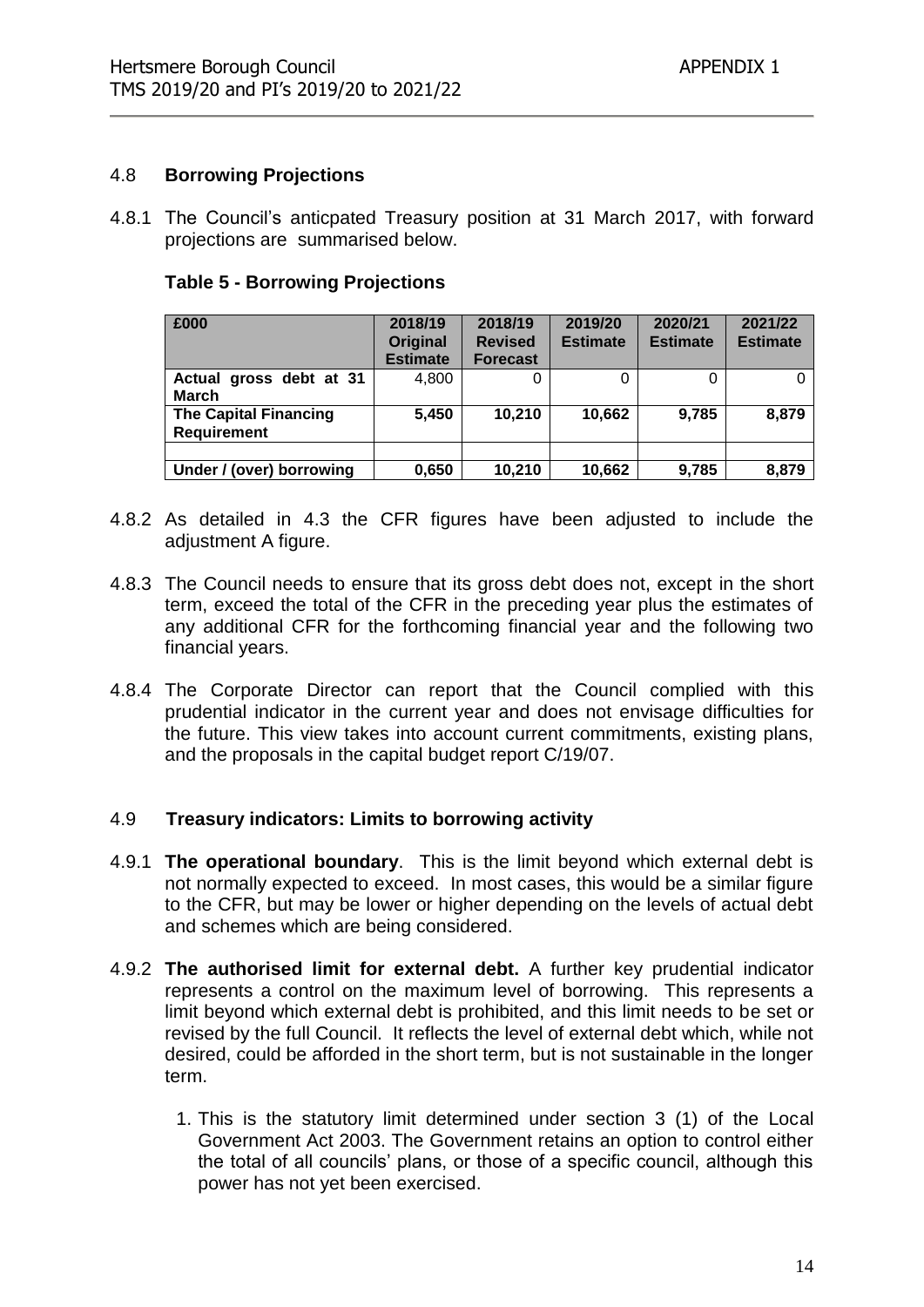2. The Council is asked to approve the following authorised limits:

#### **Table 6 - Authorised Borrowing Limits**

| £m                          | 2018/19<br>£m | 2019/20<br>£m | 2020/21<br>£m | 2021/22<br>£m |
|-----------------------------|---------------|---------------|---------------|---------------|
| <b>Operational Boundary</b> | 28            | 40            | 50            | 60            |
| <b>Authorised Limit</b>     | 30            | 45            | 55            | 65            |

**N.B.** The authorised borrowing limits reflect the approved loan facilities to Hertsmere Leisure Trust (£5m) and Hertsmere Developments Limited (£50m) as well as the Council's own Capital Programme requirements.

#### **Borrowing strategy**

4.9.3 The Council may need to borrow in order to fund potential major projects. The exact timing however will depend on project timescales, projected borrowing rates and cashflow requirements. The limits above reflect the fact that Hertsmere are looking at an internal development programme including the extenstion of the Civic Centre and investment in Hertsmere Developments Limited with an agreed loan facility of £50 million. The above limits will be reviewed and increased in line with various schemes as they are approved by full Council.

#### **Public Works Loan Board (PWLB)**

4.9.4 The PWLB have for many years provided the lowest borrowing rates available to Local Authorities. Loans are easily accessible and can generally be arranged the same day. The council has secured the "Certainty rate" which offers a 0.20% reduction to the PWLB normal rates. Whilst PWLB rates remain low careful consideration needs to be given as to the timing of any borrowing to ensure that the cost carry does not outweigh the benefits of low rates.

#### **UK Municipal Bonds Agency Plc**

4.9.5 The UK Municipal Bonds Agency Plc (The Agency) was established in 2014 as an alternative (or competitor) to the PWLB, with the purpose of reducing borrowing rates for Local Authorities. The Agency is owned by a consortium of local authorities and the LGA and provides loans to LA's for the purpose of financing projects such as infrastructure and housing. The Agency, which raises finance by issuing municipal bonds to capital markets, claims to offer the lowest borrowing rates for Local Authorities and will be a consideration should Hertsmere decide to start borrowing again.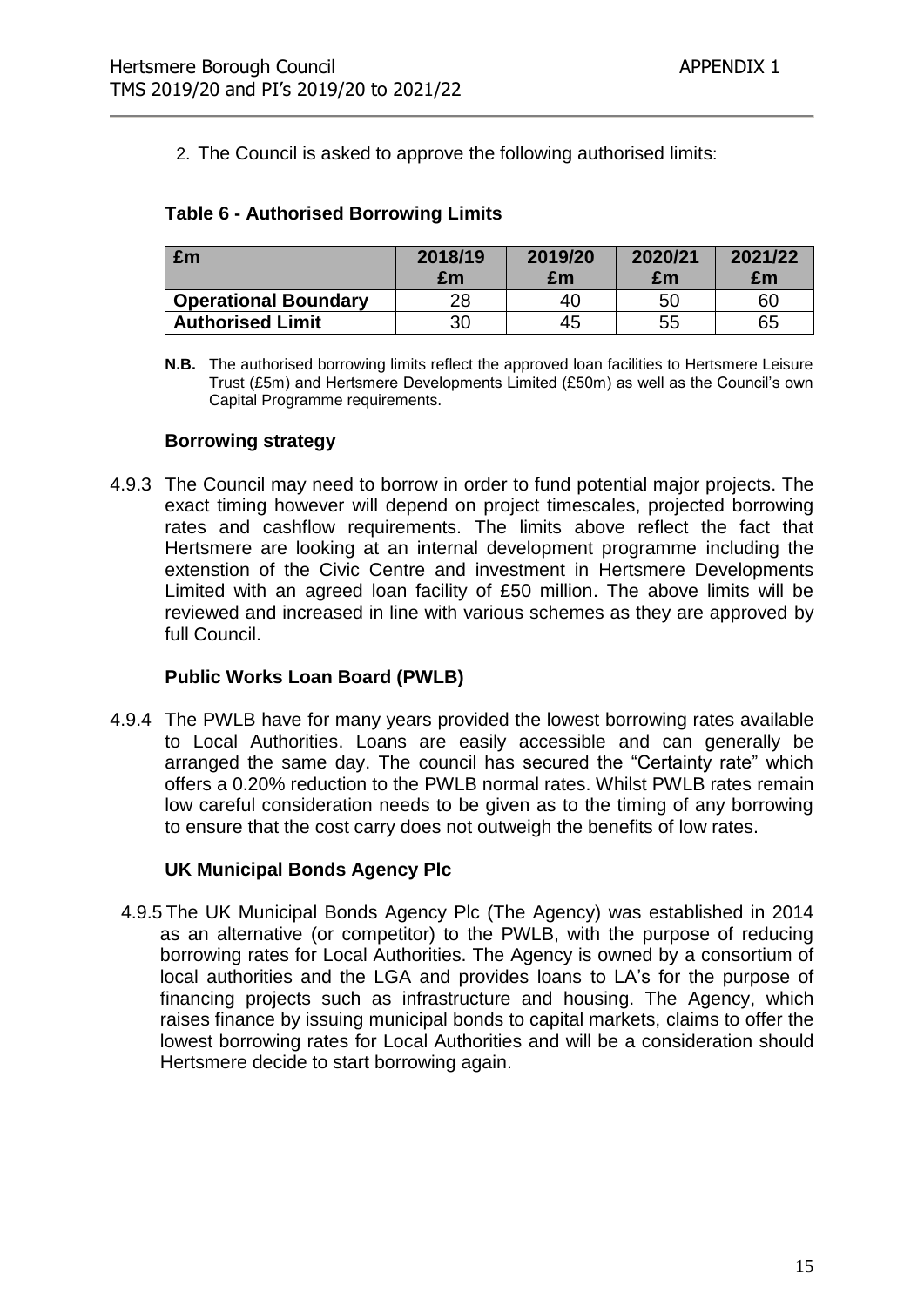#### 4.10 **Treasury management limits on activity**

- 4.10.1 There are three debt related treasury activity limits. The purpose of these are to restrain the activity of the treasury function within certain limits, thereby managing risk and reducing the impact of any adverse movement in interest rates. However, if these are set to be too restrictive they can impair the opportunities to reduce costs/improve performance. The indicator limits are:
	- Upper limits on variable interest rate exposure. This identifies a maximum limit for variable interest rates based upon the debt position net of investments;
	- Upper limits on fixed interest rate exposure. This is similar to the previous indicator and covers a maximum limit on fixed interest rates;
	- Maturity structure of borrowing. These gross limits are set to reduce the Council's exposure to large fixed rate sums falling due for refinancing, and are required for upper and lower limits. The Council is asked to approve the following treasury indicators and limits:

| Interest rate exposures                                        | 2018/19      | 2019/20      | 2020/21      |  |
|----------------------------------------------------------------|--------------|--------------|--------------|--|
|                                                                |              |              |              |  |
|                                                                | <b>Upper</b> | <b>Upper</b> | <b>Upper</b> |  |
| <b>Borrowing - Variable</b>                                    | 30%          | 30%          | 30%          |  |
| <b>Borrowing - Fixed</b>                                       | 100%         | 100%         | 100%         |  |
| <b>Investments - Variable</b>                                  | 75%          | 75%          | 75%          |  |
| <b>Investments - Fixed</b>                                     | 100%         | 100%         | 100%         |  |
|                                                                |              |              |              |  |
| Maturity structure of fixed interest rate borrowing 2019/20    |              |              |              |  |
|                                                                |              | Lower        | <b>Upper</b> |  |
| Under 12 months                                                |              | 0%           | 100%         |  |
| 12 months to 2 years                                           | $0\%$        | 100%         |              |  |
| 2 years to 5 years                                             |              | $0\%$        | 100%         |  |
| 5 years to 10 years                                            |              | $0\%$        | 100%         |  |
| 10 years and above                                             |              | $0\%$        | 100%         |  |
|                                                                |              |              |              |  |
| Maturity structure of variable interest rate borrowing 2019/20 |              |              |              |  |
|                                                                |              | Lower        | <b>Upper</b> |  |
| Under 12 months                                                |              | $0\%$        | 100%         |  |
| 12 months to 2 years                                           |              | $0\%$        | 100%         |  |
| 2 years to 5 years                                             |              | 0%           | 100%         |  |
| 5 years to 10 years                                            |              | 0%           | 100%         |  |
| 10 years and above                                             |              | $0\%$        | 100%         |  |

#### **Table 7 - Interest Rate Exposure Limits**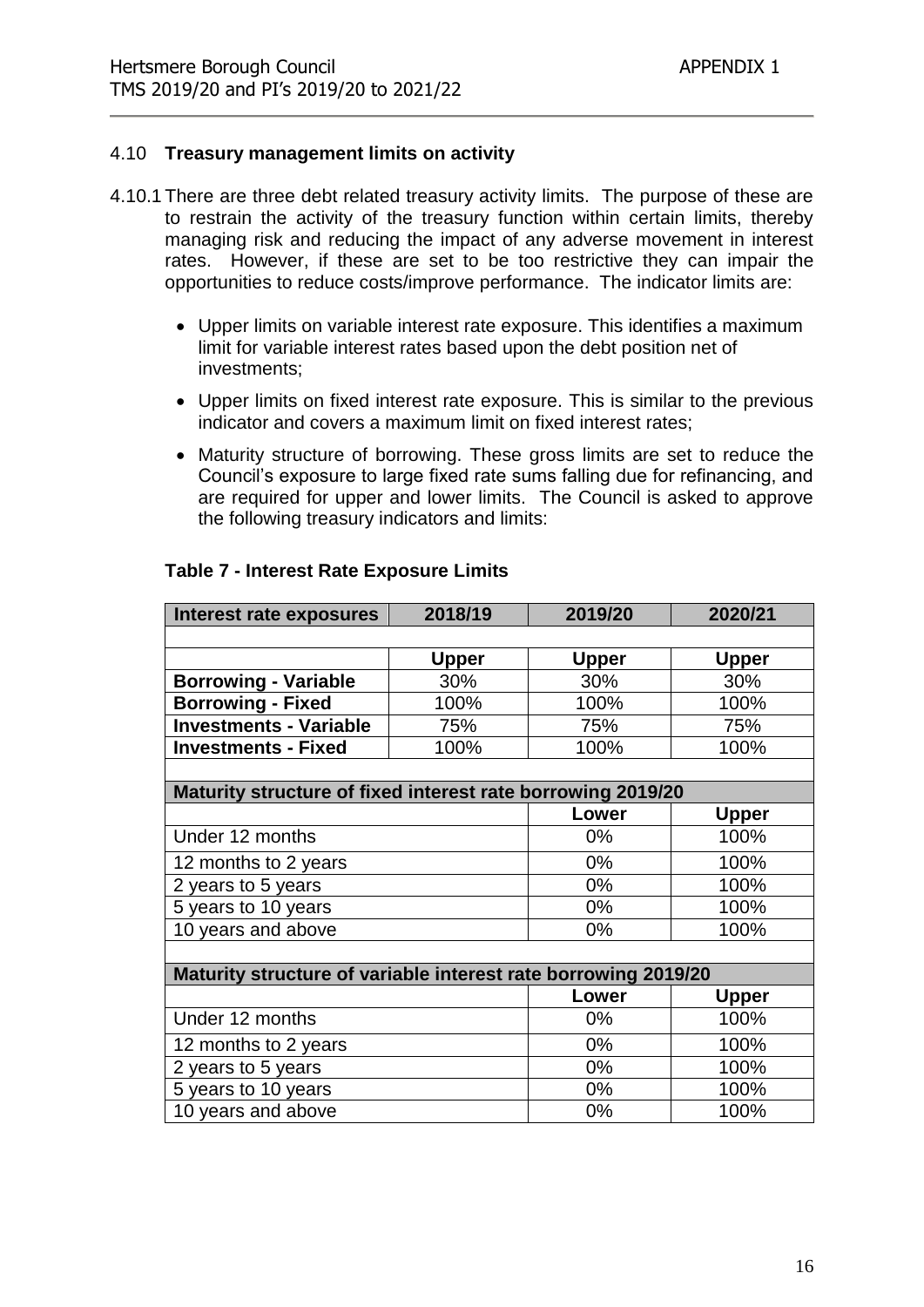#### 4.11 **Prospects for interest rates**

4.11.1 The Council has appointed Link Asset Services as its treasury advisor and part of their service is to assist the Council to formulate a view on interest rates. The following table gives their central view (as at November 2018).

| Link Asset Services Interest Rate View |        |               |        |        |        |               |               |        |        |               |        |               |        |        |
|----------------------------------------|--------|---------------|--------|--------|--------|---------------|---------------|--------|--------|---------------|--------|---------------|--------|--------|
|                                        | Dec-18 | <b>Mar-19</b> | Jun-19 | Sep-19 | Dec-19 | <b>Mar-20</b> | <b>Jun-20</b> | Sep-20 | Dec-20 | <b>Mar-21</b> | Jun-21 | <b>Sep-21</b> | Dec-21 | Mar-22 |
| <b>Bank Rate View</b>                  | 0.75%  | 0.75%         | 1.00%  | 1.00%  | 1.00%  | 1.25%         | .25%          | 1.25%  | 1.50%  | 1.50%         | 1.75%  | 1.75%         | 1.75%  | 2.00%  |
| 3 Month LIBID                          | 0.80%  | 0.90%         | 1.00%  | 1.10%  | 1.20%  | 1.30%         | 1.40%         | 1.50%  | 1.50%  | 1.60%         | 1.70%  | 1.80%         | 1.90%  | 2.00%  |
| 6 Month LIBID                          | 0.90%  | 1.00%         | 1.20%  | 1.30%  | 1.40%  | 1.50%         | 1.60%         | 1.70%  | 1.70%  | 1.80%         | 1.90%  | 2.00%         | 2.10%  | 2.20%  |
| 12 Month LIBID                         | 1.10%  | .20%          | 1.30%  | .40%   | 1.50%  | 1.60%         | 1.70%         | 1.80%  | 1.90%  | 2.00%         | 2.10%  | 2.20%         | 2.30%  | 2.40%  |
| 5yr PWLB Rate                          | 2.00%  | 2.10%         | 2.20%  | 2.20%  | 2.30%  | 2.30%         | 2.40%         | 2.50%  | 2.50%  | 2.60%         | 2.60%  | 2.70%         | 2.80%  | 2.80%  |
| 10vr PWLB Rate                         | 2.50%  | 2.50%         | 2.60%  | 2.60%  | 2.70%  | 2.80%         | 2.90%         | 2.90%  | 3.00%  | $3.00\%$      | 3.10%  | 3.10%         | 3.20%  | 3.20%  |
| 25yr PWLB Rate                         | 2.90%  | 2.90%         | 3.00%  | 3.10%  | 3.10%  | 3.20%         | 3.30%         | 3.30%  | 3.40%  | 3.40%         | 3.50%  | 3.50%         | 3.60%  | 3.60%  |
| 50yr PWLB Rate                         | 2.70%  | 2.70%         | 2.80%  | 2.90%  | 2.90%  | 3.00%         | 3.10%         | 3.10%  | 3.20%  | 3.20%         | 3.30%  | 3.30%         | 3.40%  | 3.40%  |

- 4.11.2 Following the increase in Base rate by the MPC in August further rate rises are not expected until August 2019 as this is not expected before the March Brexit deadline. The increases will then be small with further increases not expected until May and November 2020. There however remains much uncertainty with these forecasts with much depending on the Brexit deal and the potential impact "no deal" could have on the economy.
- 4.11.3 Economic and interest rate forecasting remains difficult with so many external influences weighing on the UK. The above forecasts (and MPC decisions) will be liable to further amendment depending on how economic data and developments in financial markets transpire over the next year. Geopolitical developments, especially in the EU, could also have a major impact. Forecasts for average investment earnings beyond the three-year time horizon will be heavily dependent on economic and political developments.

#### **Investment and borrowing rates**

- Investment returns are likely to remain low during 2019/20 but to be on a gently rising trend over the next few years.
- Borrowing interest rates have been volatile so far in 2018-19 and have increased modestly since the summer. The policy of avoiding new borrowing by running down spare cash balances has served well over the last few years. However, this needs to be carefully reviewed to avoid incurring higher borrowing costs in the future when authorities may not be able to avoid new borrowing to finance capital expenditure and/or the refinancing of maturing debt;
- There will remain a cost of carry, (the difference between higher borrowing costs and lower investment returns), to any new long-term borrowing that causes a temporary increase in cash balances as this position will, most likely, incur a revenue cost.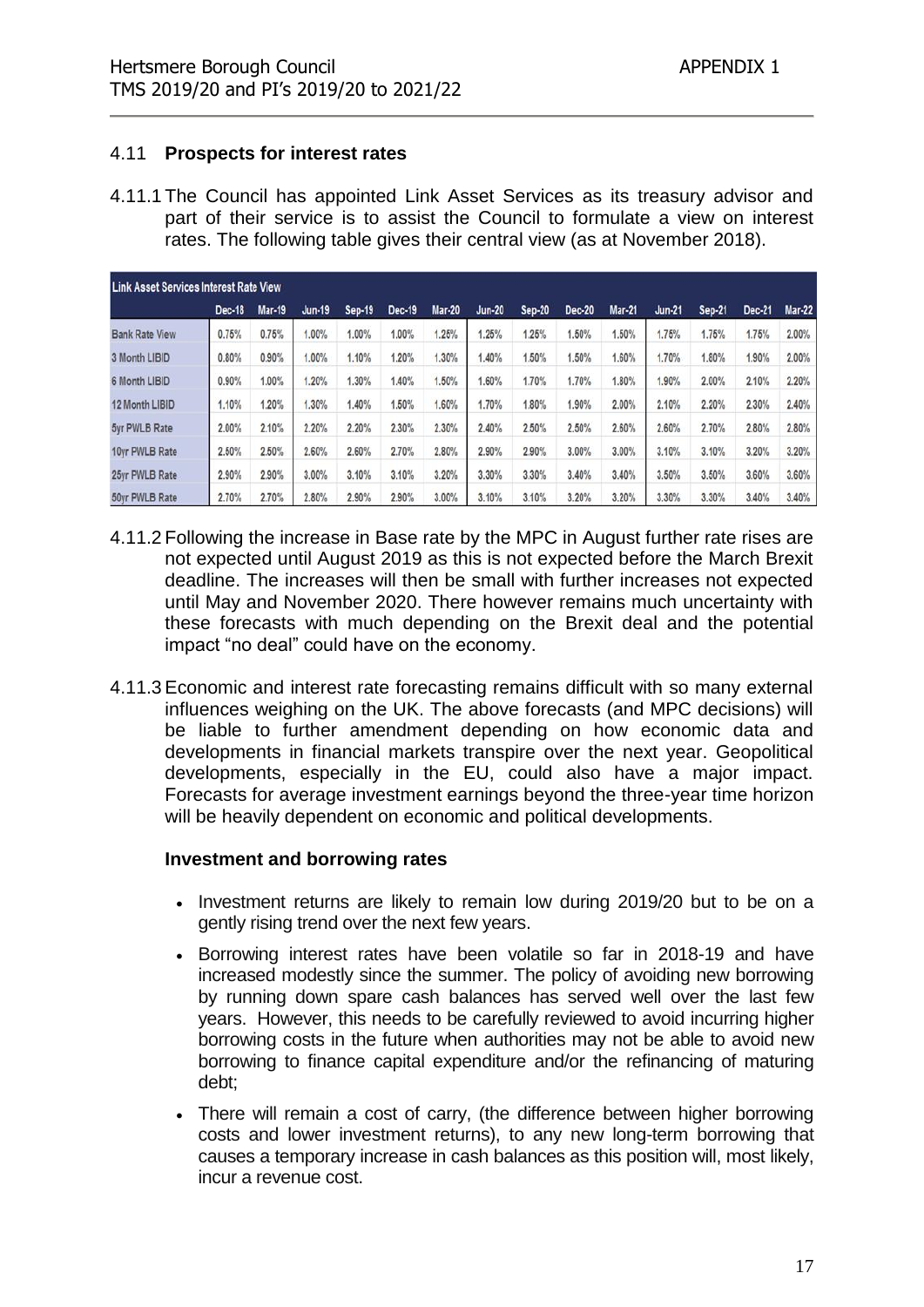#### 4.12 **Policy on borrowing in advance of need**

4.12.1 The Council will not borrow more than or in advance of its needs purely in order to profit from the investment of the extra sums borrowed. Any decision to borrow in advance will be within forward approved Capital Financing Requirement estimates, and will be considered carefully to ensure that value for money can be demonstrated and that the Council can ensure the security of such funds.

#### 4.13 **Treasury management: Principal sums invested and maturity**

4.13.1 This indicator shows the maximum the Council expects to invest for periods longer than 364 days at any point in time and the maturity structure of those investments. It shows the Council's exposure to the possibility of loss that might arise as a result of it having to seek early repayment or redemption of principal sums invested.

#### **Table 8 – Investments limits beyond 1 year**

| Maximum principal sums invested > 365 days |         |         |         |  |  |  |  |
|--------------------------------------------|---------|---------|---------|--|--|--|--|
| £m                                         | 2018/19 | 2019/20 | 2020/21 |  |  |  |  |
| Principal sums invested ><br>$365$ days    | £15m    | £30m    | £60m    |  |  |  |  |

**N.B.** this reflects the approved loan facilities to Hertsmere Leisure Trust (£5m) and Hertsmere Developments Limited (£50m).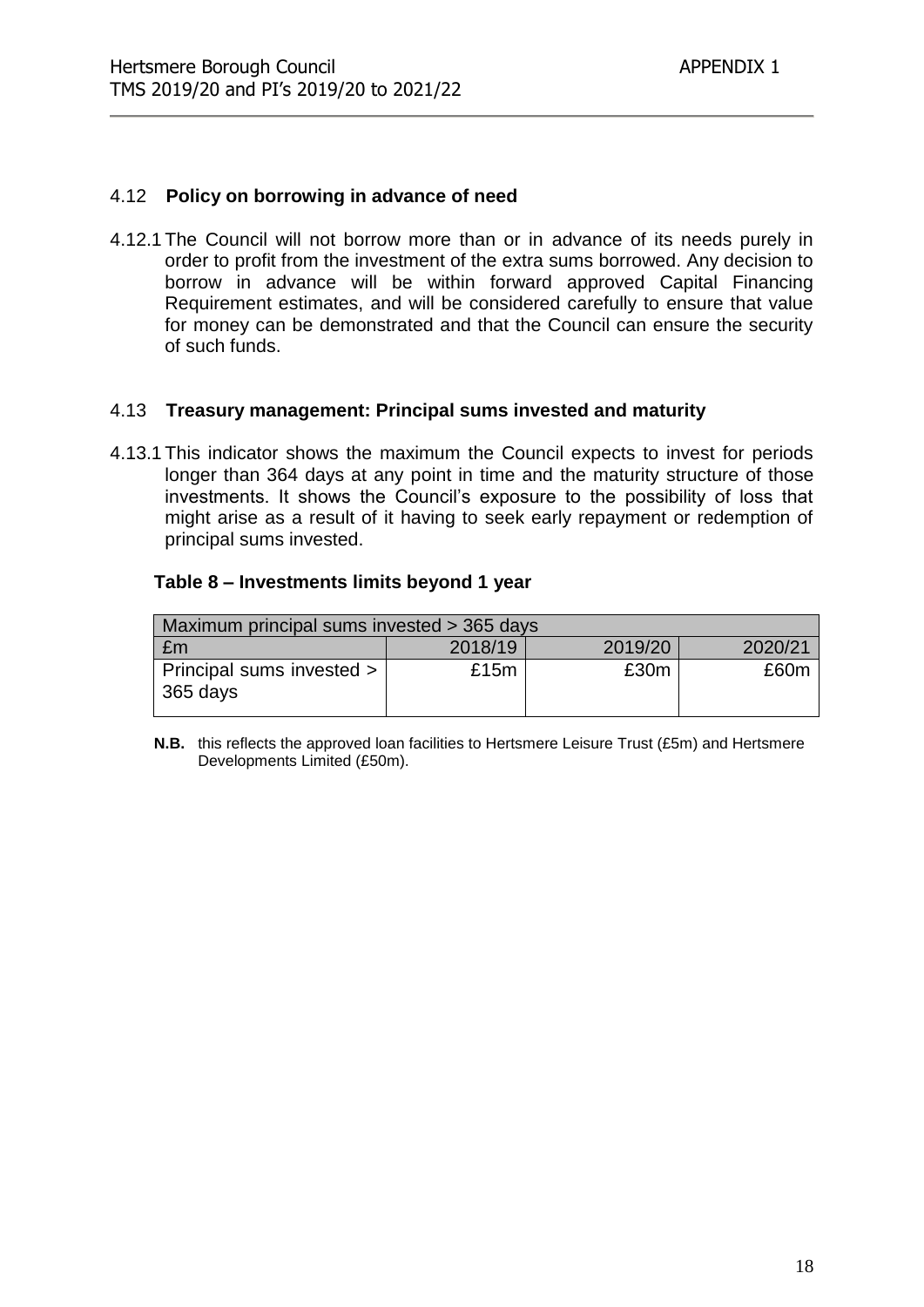## **5 Current Portfolio Position**

5.1 The weighted average investment portfolio from April 2018 to November 2018 is £57.5m with an average return of 0.87%. Listed below are the average investment balances and the rate of return for the financial year 2018/2019 up to November together with a comparison of the position at 2017/18 year end.

#### **Table 9 – Average return on investments**

| <b>Investment Portfolio</b> | 01 April 17 to<br><b>31 March 18</b> | 01 April 18 to<br>30 November 18 |
|-----------------------------|--------------------------------------|----------------------------------|
| Average Balance             | £52.7m                               | £57.5m                           |
| Average rate of return      | 0.61%                                | በ ጸ7%                            |

5.2 As detailed below the current year forecast predicts a favourable variance of £270k by year-end (March 2018).

#### **Table 10 – Investment income forecast**

|                                             | <b>Investment</b><br>Average<br>balance | <b>Interest</b> | Rate          |
|---------------------------------------------|-----------------------------------------|-----------------|---------------|
| <b>Forecast:</b>                            | £'000                                   | £'000           | $\frac{0}{0}$ |
| <b>Budget</b>                               | 41,600                                  | 200             | 0.48%         |
| Forecast to 31/03/19                        | 54,923                                  | 470             | 0.86%         |
| Forecast favourable / (adverse)<br>variance | 11,323                                  | 270             | 0.38%         |

- 5.3 The forecast interest surplus has arisen in part as a result of having greater than anticipated balances available to invest throughout 2018/19, due to:
	- Prudent and conservative budgeting of investment income.
	- Delayed or re-profiled capital spend.
	- Provisions in final accounts, which have yet to materialise in cash terms.
- 5.4 Investment rates have also risen following the UK base interest rate increase and with further increases also having been factored in for 2019 resulting in higher returns. Also there is interest from the loan to Hertsmere Leisure Trust as they have started drawing down the loan.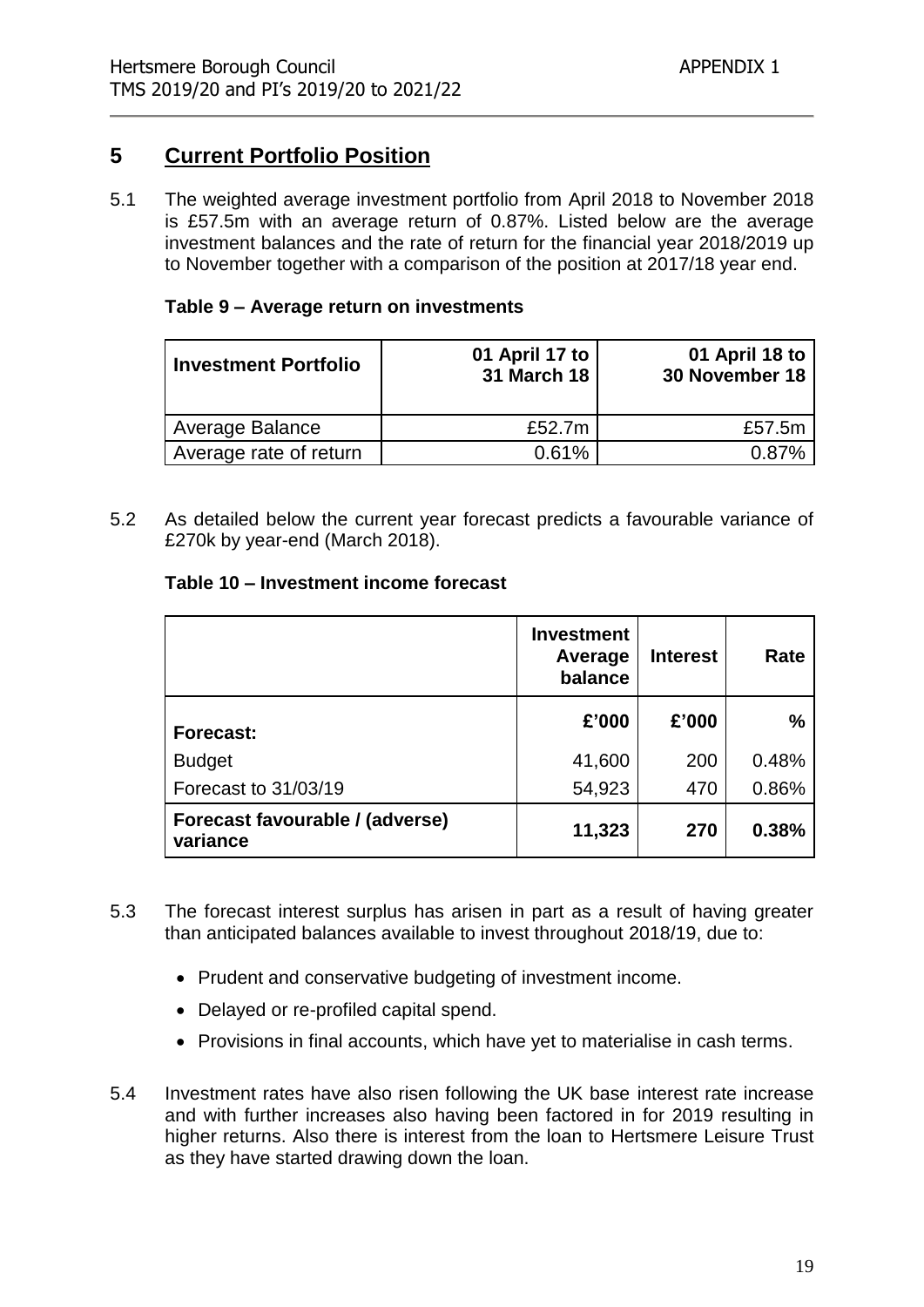5.5 The investment portfolio, currently £66.3m (as at November), is expected to reduce to £43.8m by the 31 March 2018. This is due to the cash flow requirements such as Council tax and Business rates income being paid over the first ten months of the year thus reducing investment balances in the final two months of the year.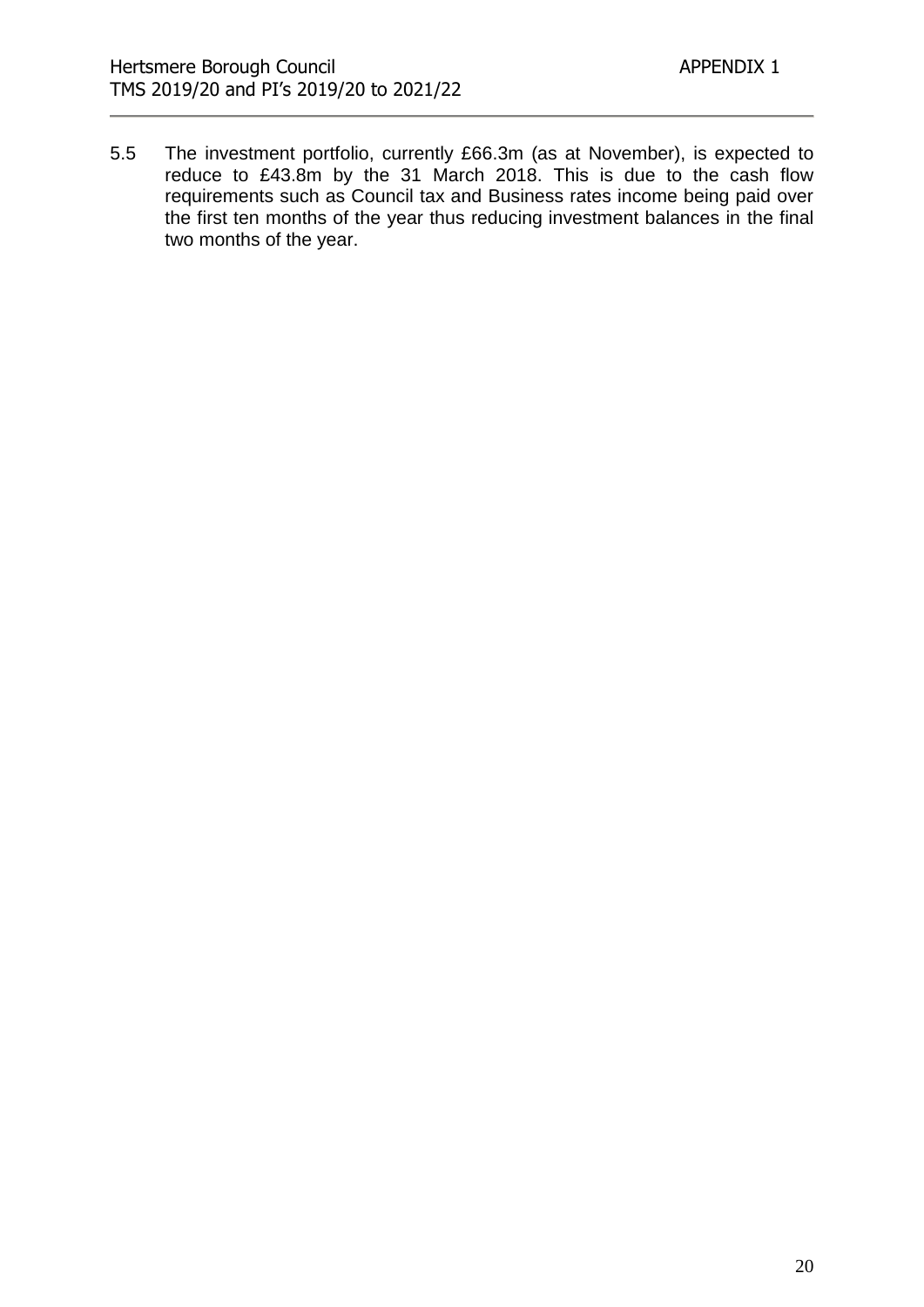## **6 Annual Investment Strategy**

#### 6.1 **Investment Policy**

- 6.1.1 The Council's investment policy has regard to the MHCLG's Guidance on Local Government Investments ("the Guidance") and the revised CIPFA Treasury Management in Public Services Code of Practice and Cross Sectoral Guidance Notes ("the CIPFA TM Code"). The Council's investment priorities will be:
	- (a) the Security of capital;
	- (b) the Liquidity of its investments; and
	- (c) the Yield.
- 6.1.2 In accordance with the above guidance from the MHCLG and CIPFA, and in order to minimise the risk to investments, the Council applies minimum acceptable credit criteria in order to generate a list of highly creditworthy counterparties which also enables diversification and thus avoidance of concentration risk. The key ratings used to monitor counterparties are the Short Term and Long Term ratings.
- 6.1.3 Ratings will not be the sole determinant of the quality of an institution; it is important to continually assess and monitor the financial sector on both a micro and macro basis and in relation to the economic and political environments in which institutions operate. The assessment will also take account of information that reflects the opinion of the markets. To achieve this consideration the Council will engage with its advisors to maintain a monitor on market pricing such as "credit default swaps" and overlay that information on top of the credit ratings.
- 6.1.4 The Council will aim to achieve the optimum return on its investments commensurate with proper levels of security and liquidity. The risk appetite of this Council is low in order to give priority to security of its investments.

#### 6.2 **Interest rate expectations**

- 6.2.1 Bank Rate is forecast to increase steadily but slowly over the next few years to reach 2.00% by quarter 1 2022. Bank Rate forecasts for financial year ends (March) are:
	- 2018/19 0.75%
	- 2019/20 1.25%
	- 2020/21 1.50%
	- 2021/22 2.00%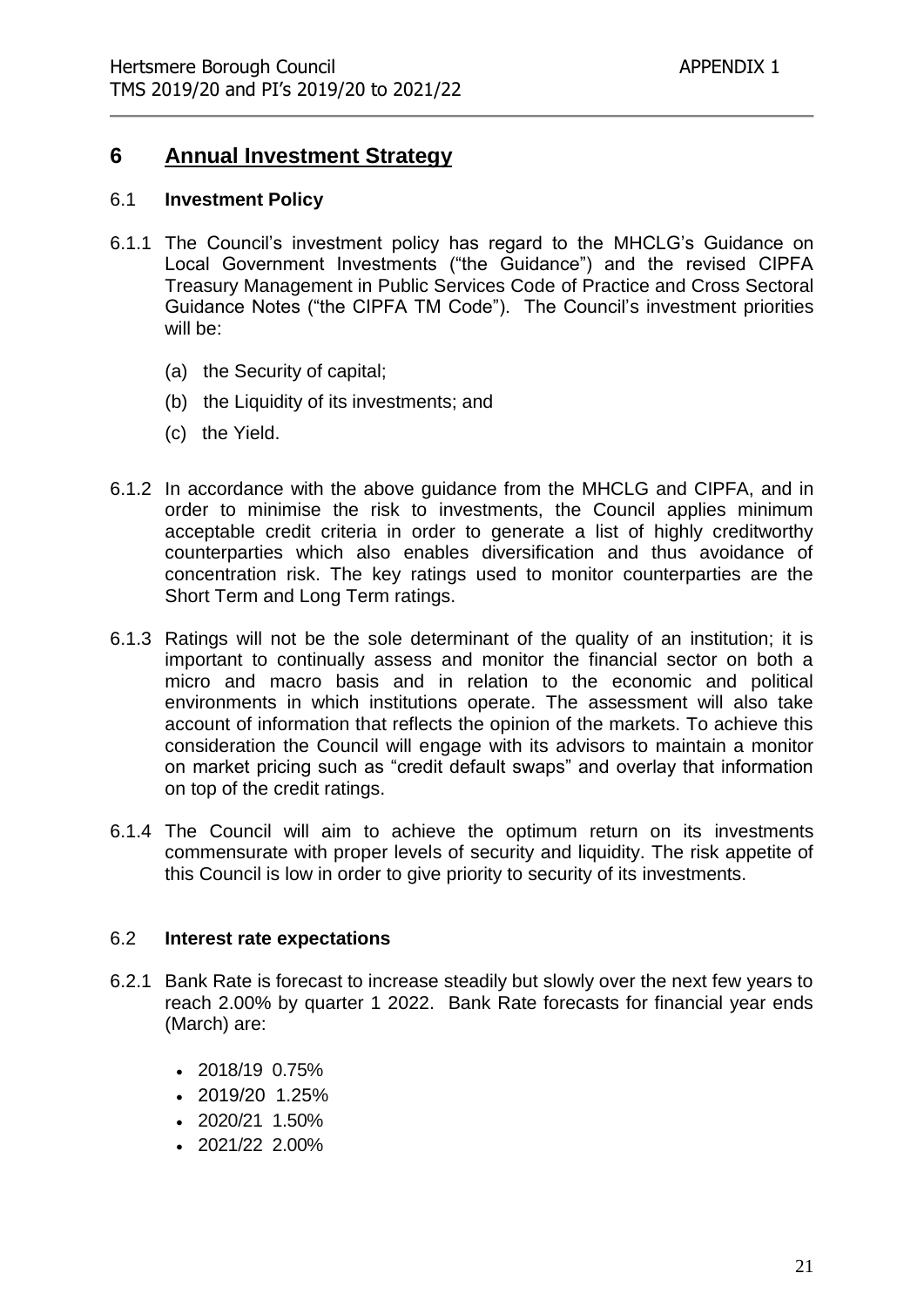The overall balance of risks to economic growth in the UK is probably neutral. The balance of risks to increases in Bank Rate and shorter term PWLB rates, are probably also even and are dependent on how strong GDP growth turns out, how slowly inflation pressures subside, and how quickly the Brexit negotiations move forward positively.

#### 6.3 **Types of Investments**

- 6.3.1 As detailed in the Treasury Code of practice "Local authorities are not constrained by law in the types of investments they may make or the investment instruments they may use". However in practice they are constrained by DCLG guidance which stresses "the prudent investment strategy of security, liquidity and yield". Investment regulations and DCLG guidance also "distinguish between 'specified' and 'non-specified' investments, the latter requiring greater scrutiny by local authorities".
- 6.3.2 Investment instruments identified for use in the financial year are listed below under the 'specified' and 'non-specified' investment categories.
- 6.3.3 **Specified Investments –** The Council will invest in "specified" investments that meet the criteria of a "specified" investment as detailed in the MHCLG guidance. These will be those that will have high security and high liquidity, denominated in sterling and not a long term investment i.e. maturity date of no more than 12 months. The investment is not defined as capital expenditure.

The specified investments in which the Council can invest in are:

- The UK Government
- Debt Management Office Accounts
- UK Local Authorities and Parish Councils
- Term deposits with institutions or investment schemes with a credit rating that meets the criteria detailed in section 8.
- Money Market funds with AAA rating including those with a variable asset value.
- Enhanced Money market funds with AAA rating
- 6.3.4 **Non-specified Investments -** The Council's policy is to invest in non-specified investments, which meet all the criteria of the specified investments above. This includes but is not limited to term deposits and Certificates of deposit issued by banks or building societies and deposits beyond 12 months, which meet the criteria as set out in the investment strategy below.
- 6.3.5 **Unrated/lower rated Building Societies** were added to the investment strategy following approval by the Audit Committee in July 2017. Where the Building Society does not have a credit rating the Council will invest up to a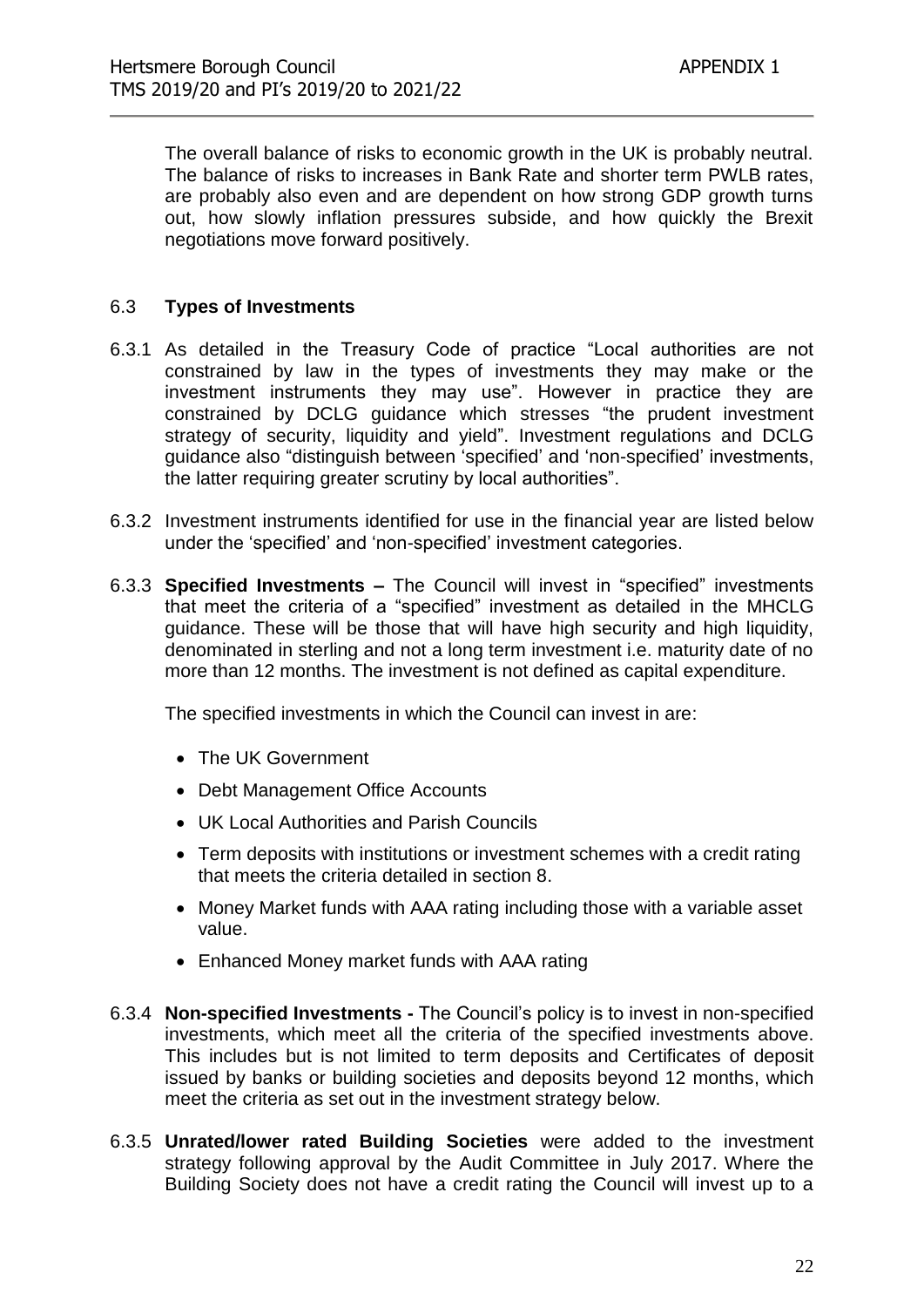maximum of £3m for max duration of 6 months providing the counterparty has an asset size of at least £3Bn. This effectively permits investments into the top 10 Building Societies by size.

6.3.6 The Council will place deposits in accordance with the Link Asset Services' matrix recommended colour durations, and where possible spread the amounts and dates of maturing investments as evenly as possible over this period. This avoids an excess of investments maturing in any one particular time and helps towards a more stable rate of return.

#### 6.4 **Creditworthiness policy**

- 6.4.1 This Council uses the creditworthiness service provided by its Treasury consultants; Link Asset Services. This service has been progressively enhanced over recent years and now uses a sophisticated modelling approach with credit ratings from all three rating agencies - Fitch, Moodys and Standard and Poors, forming the core element. However, it does not rely solely on the current credit ratings of counterparties but also uses the following as overlays:
	- credit watches and credit outlooks from credit rating agencies
	- CDS spreads to give early warning of likely changes in credit ratings
	- sovereign ratings to select counterparties from only the most creditworthy countries
- 6.4.2 This modelling approach combines credit ratings, credit watches and credit outlooks in a weighted scoring system, which is then combined with an overlay of CDS spreads for which the end product is a series of colour code bands which indicate the relative creditworthiness of counterparties. These colour codes are also used by the Council to determine the duration for investments and are therefore referred to as durational bands. The Council is satisfied that this service gives a much improved level of security for its investments. It is also a service which the Council would not be able to replicate using in house resources.
- 6.4.3 The Council will therefore use counterparties within the following durational bands:
	- Yellow 5 years
	- Purple 2 years
	- Blue 1 year (applies to nationalised or semi nationalised UK Banks)
	- Orange 1 year
	- Red 6 months
	- Green 100 days
	- No Colour not to be used

6.4.4 All credit ratings will be monitored regularly. The Council is alerted to changes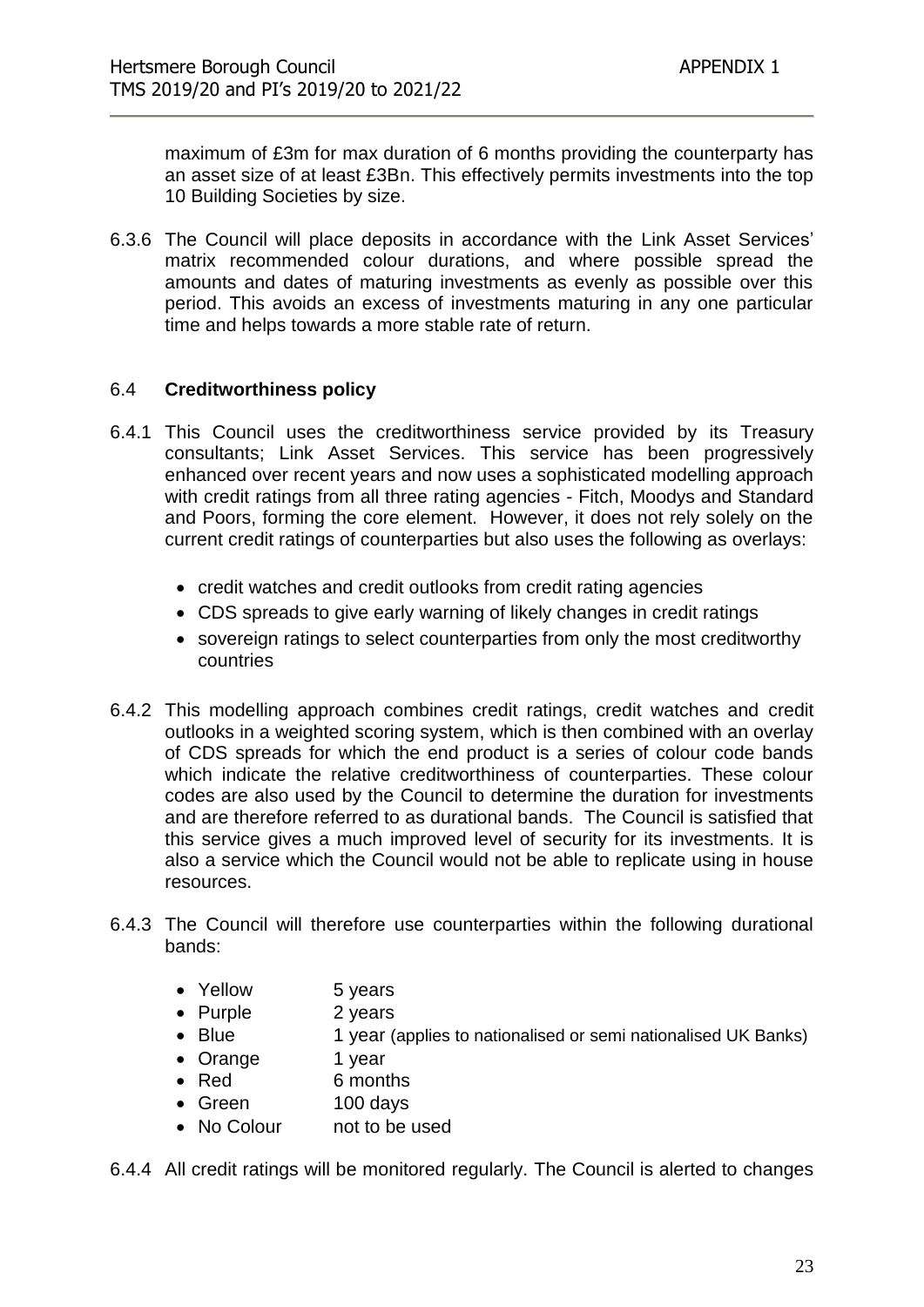to ratings of all three agencies through its use of the Link Asset Service creditworthiness service.

- if a downgrade results in the counterparty/investment scheme no longer meeting the Council's minimum criteria, its further use as a new investment will be withdrawn immediately. Consideration will also be given to terminating existing investments where appropriate.
- in addition to the use of Credit Ratings the Council will be advised of information in movements in Credit Default Swap against the iTraxx benchmark and other market data on a weekly basis. Extreme market movements may result in downgrade of an institution or removal from the Council's lending list.
- 6.4.5 Sole reliance will not be placed on the use of this external service. In addition the Council will also use market data and market information from credible sources such as financial times, information on government support for banks and the credit ratings of that government support.

#### 6.5 **Counterparty and Group Limits**

6.5.1 As well as using the Link Asset Services' matrix, the Council will limit its exposure to any one particular Institution or group of banks, for example the Lloyds Group and Santander Group. The Council will adopt a tiered exposure using Fitch long term (or equivalent from other agencies if Fitch does not provide) to determine the amount of funds placed with each institution. The DMO account, UK Government and Local Authorities and UK part nationalised banks will have a separate limit of £10m. Money market funds will have a credit limit of £8m per fund.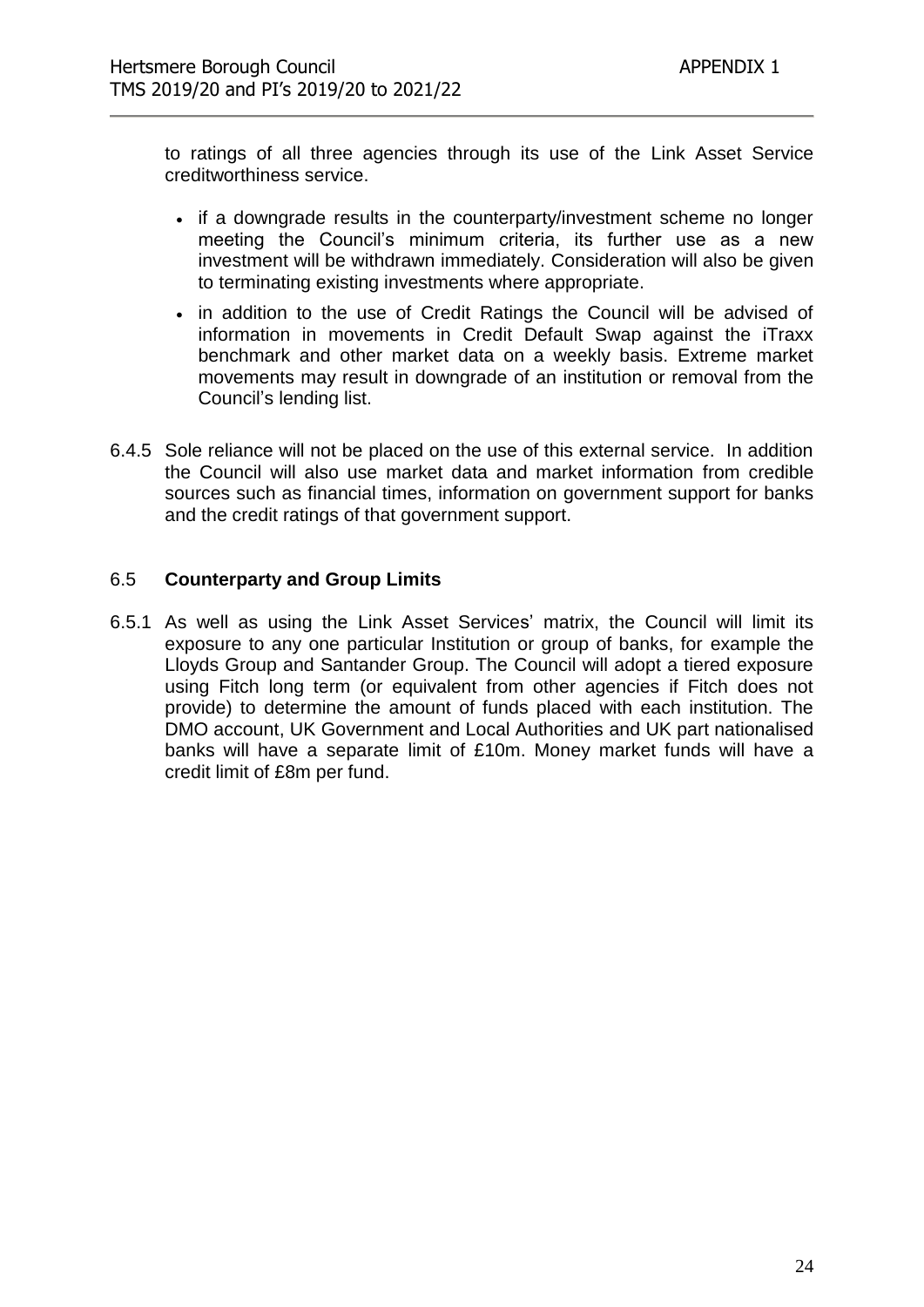#### 6.6 **Time and monetary limits applying to investments.**

6.6.1 The time and monetary limits for institutions on the Council's counterparty list are as follows (these will cover both specified and non-specified investments):

**Table 11 – Investment limits**

|                                                                               | <b>Fitch Long</b><br>term Rating<br>(or equivalent) | Money and/or %<br>Limit | <b>Time</b><br>Limit                                             |
|-------------------------------------------------------------------------------|-----------------------------------------------------|-------------------------|------------------------------------------------------------------|
| <b>Higher Quality Rated Banks</b>                                             | <b>AAA</b><br>$AA+$<br>AA,<br>$AA-$                 | £8m                     | As per Link<br>recommended<br>duration.                          |
| <b>Medium Quality Rated Non UK</b><br><b>Banks</b>                            | $A+$<br>A                                           | £4m                     | As per Link<br>recommended<br>duration                           |
| <b>UK Medium Quality Rated</b><br><b>Banks and Building Societies</b>         | $A+$<br>A                                           | £6m                     | As per Link<br>recommended<br>duration                           |
| Part nationalised*<br>(Currently only RBS/Natwest fall<br>into this category) | N/A                                                 | £10m                    | As per Link<br>recommended<br>duration -<br><b>Currently 1yr</b> |
| <b>Unrated Building Societies or</b><br>with rating below A                   | Min £3B Asset<br><b>Size</b>                        | £3m                     | <b>6 Months</b>                                                  |
| <b>Barclays Bank - Council's</b><br>banker.                                   | N/A                                                 | E5m                     | <b>Daily limit</b>                                               |
| <b>DMADF</b>                                                                  | <b>AAA</b>                                          | unlimited               | 5yrs                                                             |
| <b>Local authorities</b>                                                      | N/A                                                 | £10m                    | 5yrs                                                             |
| <b>Money market funds</b>                                                     | <b>AAA</b>                                          | £8m                     | liquid                                                           |
| <b>Enhanced Money market funds</b>                                            | <b>AAA</b>                                          | E8m                     | liquid                                                           |

6.6.2 The council will endeavour to diversify its investment portfolio by country, group and institution. However, the Council may decide to limit counterparty diversification by investing in Countries such as the UK, Canada and Australia where there is greater understanding about economy and Government intention such as desire to support institutions from defaulting.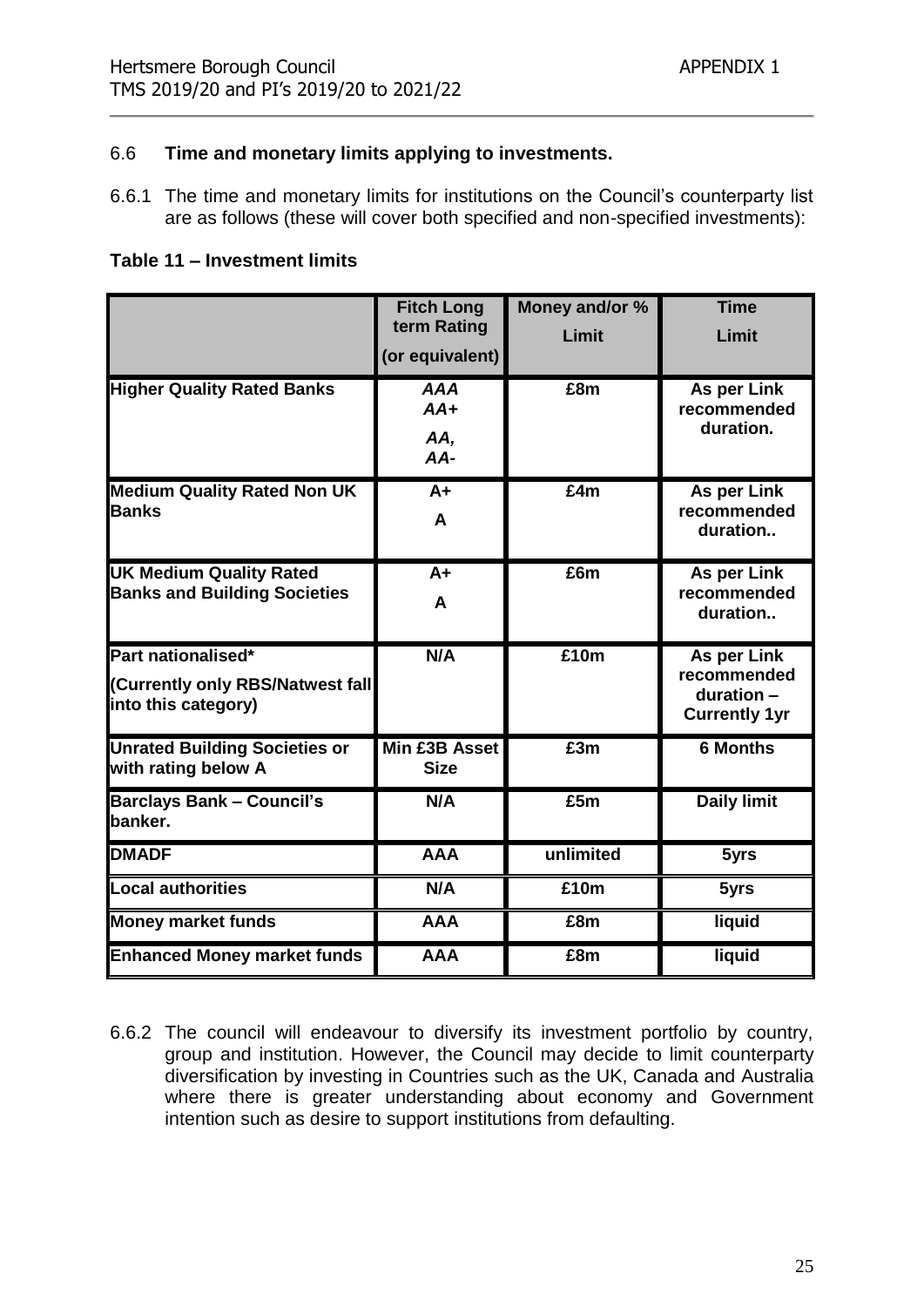#### 6.7 **Sovereign limits**

6.7.1 The Council has determined that it will only use approved counterparties from countries with a minimum sovereign credit rating of *AAA* (or equivalent from other agencies if Fitch does not provide). This list will be added to, or deducted from; by officers should ratings change in accordance with this policy. However this does not extend to the UK which is currently rated AA+ by Fitch.

#### 6.8 **Current AAA Rated Countries by Fitch:**

- Australia
- Canada
- Denmark
- Germany
- Netherlands
- Singapore
- Sweden
- Switzerland

No more than 30% of the total portfolio is to be invested in any one country, except the UK.

#### 6.9 **Money Market Funds (MMF)**

6.9.1 Money market funds are mutual funds that invest in short-term debt instruments. They provide the benefits of pooled investment, as investors can participate in a more diverse and high-quality portfolio than they otherwise could individually. Like other mutual funds, each investor who invests in a money market fund is considered a shareholder of the investment pool, a part owner of the fund. Money market funds are actively managed within rigid and transparent guidelines to offer safety of principal, liquidity and competitive sector-related returns. The Council will invest in both Constant Net Value (C-Nav) and Variable Asset value (V-Nav) asset classes.

#### 6.10 **Enhanced Money Market Funds**

6.10.1 These are similar to Money market funds in that they use pooled cash to invest into various products and counterparties. In order to be classified and rated as a MMF the fund is required to adhere to strict rules regarding the investment types and average days until maturity of the portfolio. Enhanced funds can vary but will generally be slightly longer dated which means they lose their MMF categorisation. The rating of the funds can vary as they are not constrained by the MMF classification however the council will only use enhanced money market funds which are AAA rated. Although these funds are highly liquid as they can be redeemed within 2-3 days they are designed to be invested for 6 to 12 months as there can be some volatility in the asset value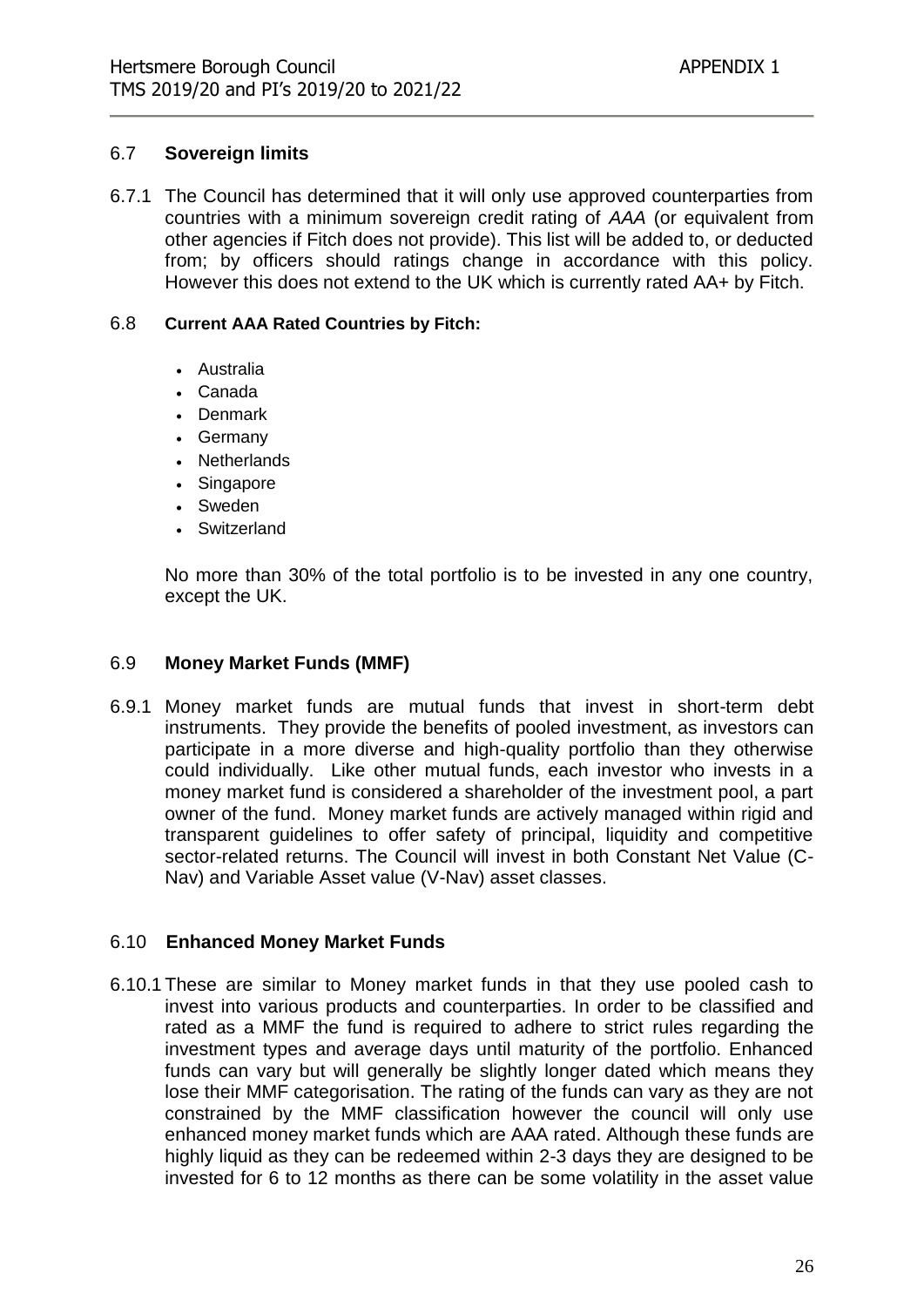and yield.

#### 6.11 **Main Bankers - Barclays**

6.11.1 Currently the council utilises Money Market funds for short-term liquidity purposes, however each payment transaction is subject to a chaps charge (bank charge). It is therefore proposed that in addition to the limits set under the main investment strategy, Barclays as our main banker will be further utilised for liquidity purposes. This will involve having balances of up to £5m held in the council business premium account through the use of the banks sweeping system thus avoiding bank charges.

#### 6.12 **Unrated/lower rated Building Societies**

6.13 The Audit Committee were delegated authority by Council to consider the use of unrated/lower rated Building Societies following the approval of the TMS for 2017/18. The Audit committee at their meeting 31 July 2017 recommended the inclusion of unrated Building Societies within the TMS provided that they held a minimum asset size of £3Bn.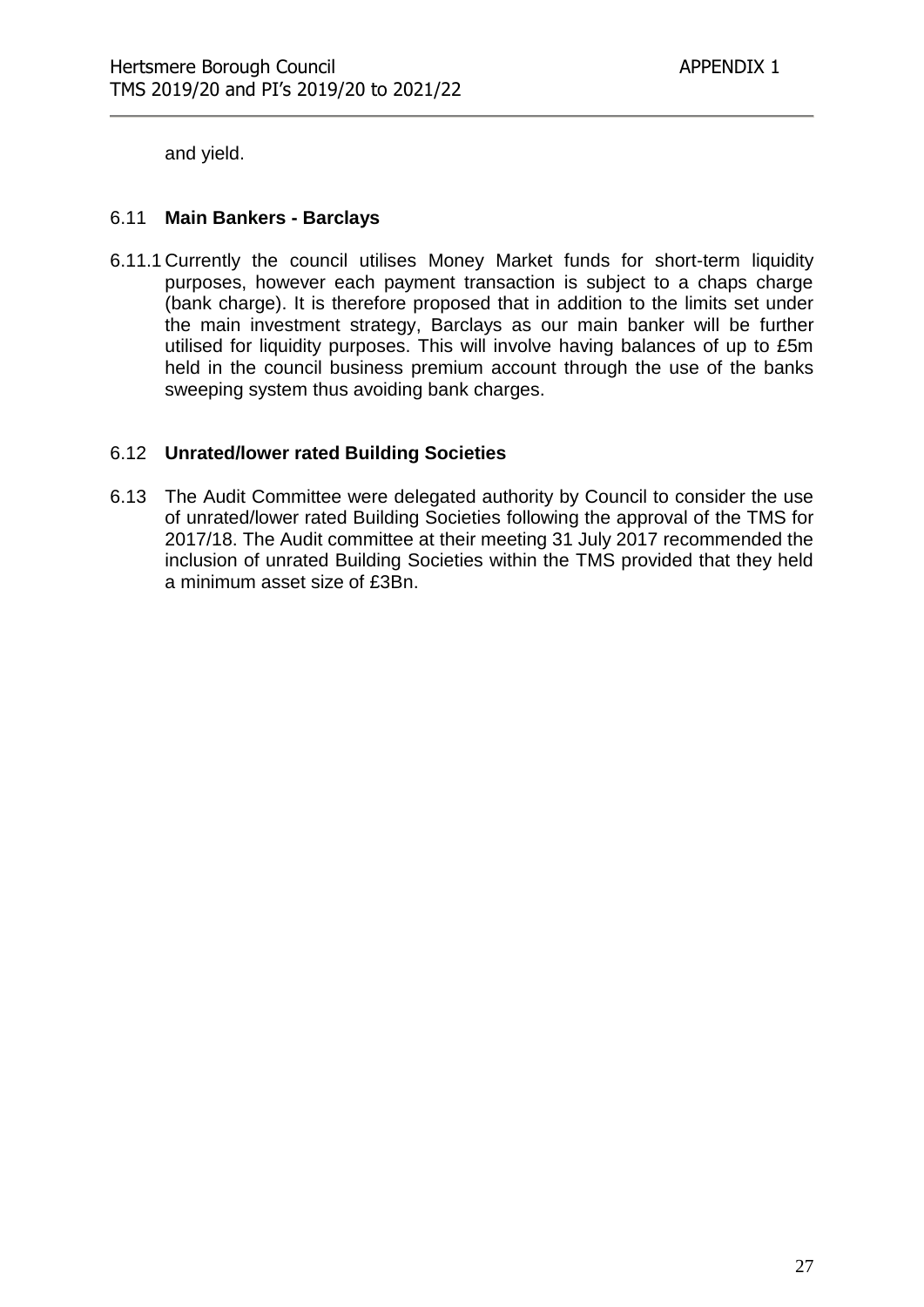## **7 Risk Implications**

#### 7.1 **Monitoring**

7.1.1 On a Quarterly basis Officers will report to the Financial Monitoring Panel providing details of new investments, rate of returns and highlighting changes to sovereign rating, group limits and any other relevant treasury issues that may arise.

#### 7.2 **MIFID**

- 7.2.1 The European Union Markets in Financial Instruments Directive brought in on the 3 January 2018 means that all financial services such as banks, brokers, advisers and fund managers are required to treat Local Authorities in the same way as they would individuals and small businesses. The council has therefore elected to opt up its status to a professional client to allow it to continue to interact with these counterparties and continue to deal in the products currently utilised.
- 7.2.2 To this end Hertsmere is adopting the approach endorsed by the LGA by electing to return to professional status. This process involved notifying all our investment managers, advisors, brokers etc. that the Council wished to opt up to Professional Status and evidencing the Councils competence to do so.
- 7.2.3 Having opted in the Council are required to disclose on a yearly basis any material changes that could impact our status and it was recommended that this position be reported annually in the Treasury Management Strategy (TMS) and end of year report to Audit Committee. Hertsmere still meets all the required tests to enable it to opt up to Professional Status.
- 7.2.4 It should be noted that the election to Professional status has not resulted in any additional risk or change in approach as this decision was to maintain the professional status offered to the Council prior to MIFID. The Council will continue to undertake investments in accordance with the approved TMS and the Prudential Code and officers will continue to look to secure the optimum return on investments commensurate with proper levels of security and liquidity.